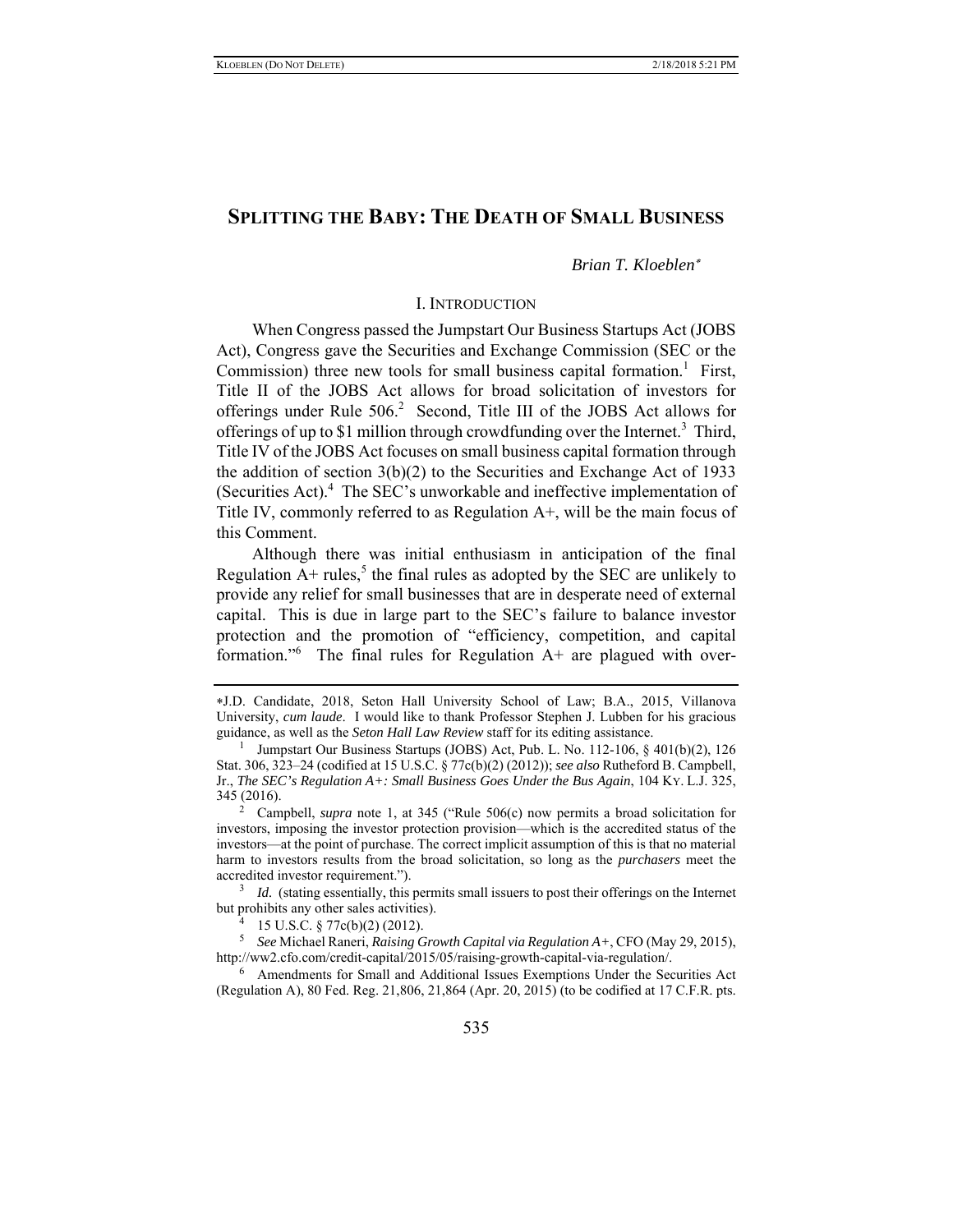regulation, which defeats Regulation A+'s own underlying goal: reducing costs for capital formation by small businesses.<sup>7</sup> While governmental regulation of the formation of capital has its historic roots and serves a clear beneficial purpose, ${}^{8}$  that same regulation must be reasonable so as not to extinguish the entrepreneurial spirit that drives our economy forward.

Part II of this Comment will provide a brief background of the history of securities regulation. Part III traces the evolution of Regulation A and other relevant portions of the Securities Act. Part IV provides an overview and explanation of the final rules for Regulation  $A<sup>+</sup>$  that were adopted by the SEC. Part V compares the final rules with the myriad of superior alternatives that the SEC ignored. Finally, Part VI provides a temporary solution for small businesses seeking external capital, by way of Rule 506(c), and invites Congress to direct the SEC to revisit its adopted regulations. Part VII concludes.

## II. BRIEF HISTORY OF STATE SECURITIES REGULATION

Securities regulation has existed in the United States since the midnineteenth century.<sup>9</sup> Beginning in the early twentieth century, people began to realize the need for a more comprehensive securities regulation regime.<sup>10</sup> Although the federal government dominates the realm of securities regulation today, the earliest securities regulations regimes were under the exclusive control of the states, $\frac{11}{11}$  and these regulations are now known as "Blue Sky" laws.<sup>12</sup> These state Blue Sky laws placed several burdens on the

<sup>200, 230, 232, 239, 240, 249,</sup> and 260); Lindeen v. SEC, 825 F.3d 646, 652 (D.C. Cir. 2016). 7 Campbell, *supra* note 1, at 327 ("[I]t is impossible to conclude that an efficient and

fair allocation of capital in the case of small businesses is facilitated by imposing fifty-plus separate and independent securities registration regimes on small businesses when they search for external capital.").

<sup>8</sup> Norman S. Poser, *A Monument to a Regulatory System*, 92 MICH. L. REV 1797, 1800 (1994) ("The complex and interesting history of federal securities regulation goes back to the common law of England and the United States and to English statutes of the nineteenth century, as well as to the efforts of state legislatures in the early twentieth century to regulate the securities markets in order to protect investors.").

<sup>9</sup> *See, e.g.*, *Lindeen*, 825 F.3d at 648 (citing Act of May 21, 1852, ch. 303, 1852 Mass. Acts 208) ("[R]equiring railroad companies chartered in Massachusetts to file certificates 'stating that all of the stock named in [their] charter has been subscribed for by responsible parties, and that twenty per cent[ ] of the par value of each and every share of the stock thereof has been actually paid into the treasury of the company'").

<sup>10</sup> *See generally* STUART BANNER, ANGLO-AMERICAN SECURITIES REGULATION: CULTURAL AND POLITICAL ROOTS 1690–1860 (2002). 11 The Supreme Court, by 1917, had affirmed the constitutionality of these state laws.

*See* Hall v. Geiger-Jones Co., 242 U.S. 539, 549–50 (1917) (describing the origins of state Blue Sky laws); Caldwell v. Sioux Falls Stock Yards Co., 242 U.S. 559, 562 (1917) (describing early Blue Sky laws in North Dakota); Merrick v. Halsey & Co., 242 U.S. 568, 571–72 (1917) (describing early Blue Sky laws in Michigan). 12 Elisabeth Keller, *Introductory Comment: A Historical Introduction to the Securities*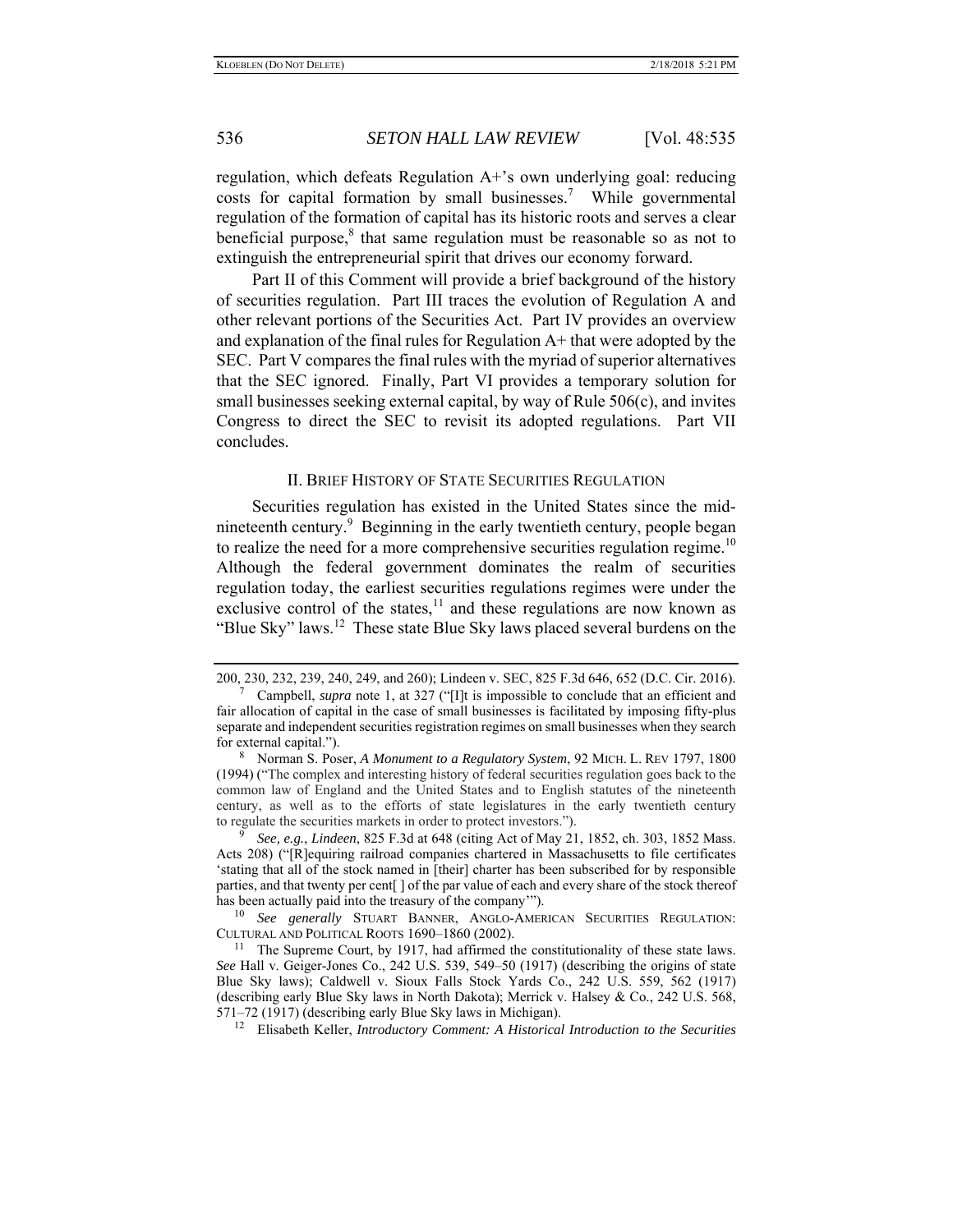sale of securities, including pre-sale registration of the securities with the state and pre-sale "merit" reviews of the security sale.<sup>13</sup> The hurdles created by state Blue Sky laws remain in place today<sup>14</sup> and are a main source of failure for Regulation A+.

## III. HISTORY OF REGULATION A

The SEC first adopted Regulation A in  $1936$ ,<sup>15</sup> but the statutory basis for Regulation A can be found in section  $3(b)$  of the Securities Act.<sup>16</sup> When it was originally adopted by the Securities Act, section 3(b) allowed the SEC to adopt exemptions that were "in the public interest" for offerings of up to \$100,000.<sup>17</sup> By 1945, it became clear that this exemption was underutilized so Congress tripled the limit to  $$300,000$ <sup>18</sup> Congress again raised the limit to  $$500,000$  in 1970, but the exemption was still ignored.<sup>19</sup> In 1978, Congress raised the limit twice, first to \$1,500,000 and then to \$2,000,000 a few months later.<sup>20</sup> Finally, in 1980 Congress raised the limit for offerings under section 3(b) to \$5,000,000 where it remained until the recent adoption of Regulation  $A +$ .<sup>21</sup>

When adopted, Regulation A was heavily predicated on exemptions from the usual filing and disclosure requirements of other types of offerings.22 Instead of the typical registration statement and prospectus required under other registered offerings, Regulation A required the issuer to file an offering statement with the SEC and to provide investors with an offering circular.<sup>23</sup> These requirements were theoretically designed to save small businesses money when trying to raise capital by reducing disclosure obligations and thereby reducing the cost of conducting an offering.<sup>24</sup>

94 Stat. 2275 (codified as amended at 15 U.S.C. § 77c(b)(1) (2012)). 22 Campbell, *supra* note 1, at 329.

- 
- Commodity and Securities Exchanges,17 C.F.R. § 230.251(d)(1)–(2) (2005). Campbell, *supra* note 1, at 329.
- 

*Act of 1933 and the Securities Exchange Act of 1934*, 49 OHIO ST. L.J. 329, 331 (1988) ("State securities statutes were known as 'blue sky' laws, because some lawmakers believed that 'if securities legislation was not passed, financial pirates would sell citizens everything in [the] state *but* the blue sky.'" (emphasis in original) (citation omitted)).

<sup>13</sup> Campbell, *supra* note 1, at 330, 338. 14 *Id.*at 335–44.

<sup>&</sup>lt;sup>15</sup> Securities Act Release No. 33-627, 1936 WL 30895 (Jan. 21, 1936).<br><sup>16</sup> 15 U S C & 77c (2012).

 $^{16}$  15 U.S.C. § 77c (2012).<br><sup>17</sup> Securities Act of 1933 of

Securities Act of 1933, ch. 38, §3(b), 48 Stat. 74 (codified as amended at 15 U.S.C. § 77c (2012)); Rutheford B. Campbell, Jr., *Regulation A: Small Businesses' Search for "A Moderate Capital,"* 31 DEL. J. CORP. L. 77, 100 (2006).

<sup>18</sup> Act of May 15, 1945, ch. 122, 59 Stat. 167.

<sup>19</sup> Act of Dec. 19, 1970, Pub. L. No. 91-565, 84 Stat. 1480.

<sup>20</sup> *Compare* Securities Investor Protection Act Amendments of 1978, Pub. L. No. 95-

<sup>283, § 18, 92</sup> Stat. 275 (1978), *with* Act of Oct. 6, 1978, Pub. L. No. 95-425, § 2, 92 Stat. 962. 21 Small Business Investment Incentive Acts of 1980, Pub. L. No. 96-477, tit. III, § 301,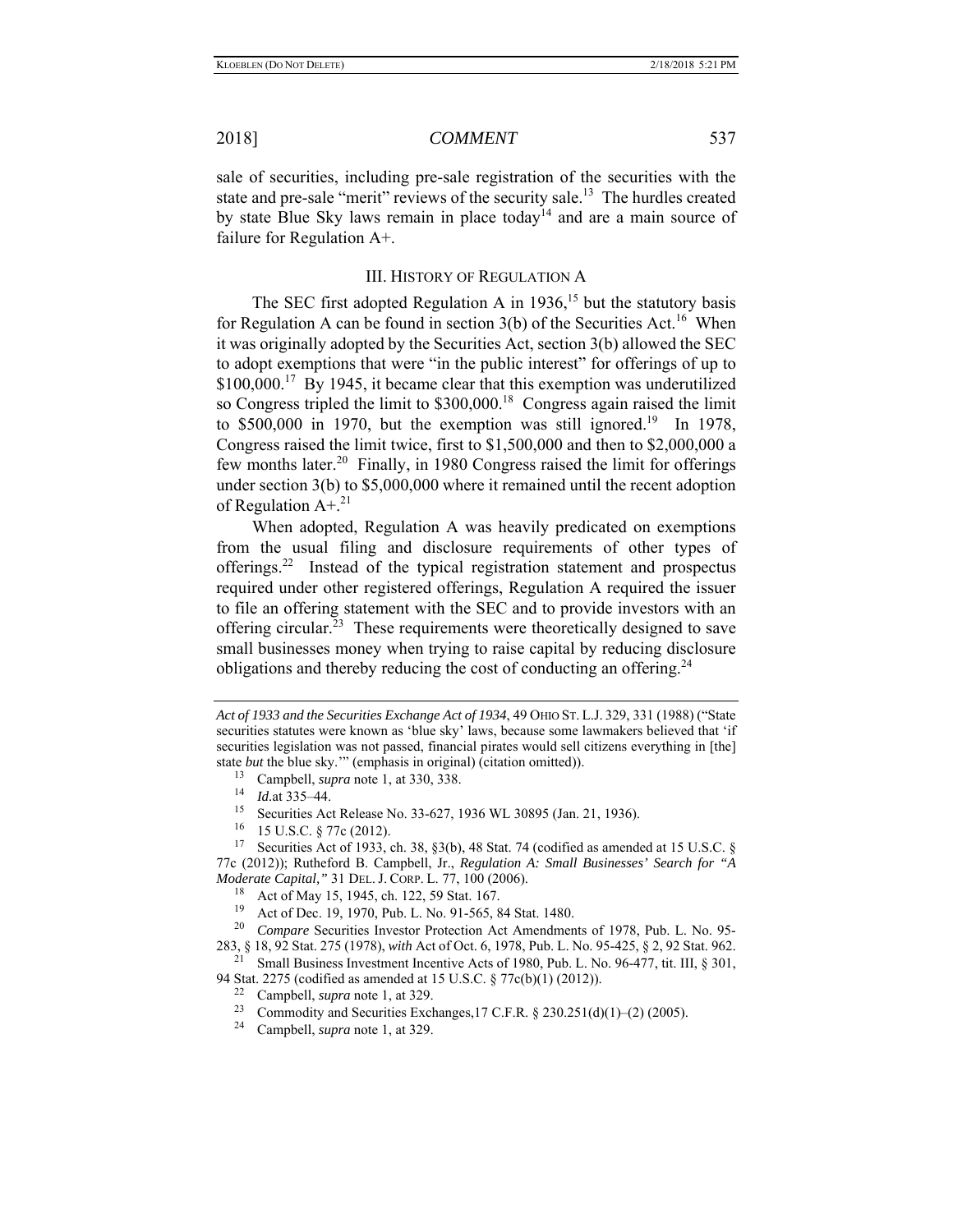The offering statement, which needs to be filed with the SEC, is composed of four parts: the notification, the offering circular, the exhibits, and the signature page.<sup>25</sup> The offering circular, which is circulated to potential investors, contains the basic investment information and has proven to be prohibitively expensive.<sup>26</sup> The two main components of the offering circular are the narrative statement and the prescribed financial information.<sup>27</sup> The narrative statement in the offering circular was one of the bigger barriers for small businesses seeking external capital because of the costs associated with preparation.<sup>28</sup> The financial disclosures included both a one-year balance sheet and income information for two years, which added to the costs of a Regulation A offering.<sup>29</sup> These requirements undermined the purpose of Regulation A, as "the costs involved in preparing and distributing the offering statement and the offering circular are significant relative to the yields from a smaller offering. These relative costs are an important reason why small businesses seeking small amounts of capital so rarely rely on Regulation A."<sup>30</sup>

Regulation A was also limited in scope by conditions involving both the issuer and persons who are associated with the issuer.<sup>31</sup> First, the issuer must have been an entity "organized under the laws of the United States or Canada, or any State, Province, Territory or possession thereof, or the District of Columbia, with its principal place of business in the United States or Canada."32 An issuer also could not be a reporting company that is subject to sections 13 or 15(d) of the Securities Exchange Act of 1934.<sup>33</sup> Regulation A was also limited to an issuer that is "not a development stage company that either has no specific business plan or purpose, or has indicated that its business plan is to merge with an unidentified company or companies."<sup>34</sup>

<sup>25</sup> *See* Form 1-A, 57 Fed. Reg. 36, 473, 36,476 (Aug. 13, 1992) (codified at 17 C.F.R. § 239.90); Campbell, *supra* note, 17 at 104.

<sup>26</sup> Campbell, *supra* note 17, at 105.

<sup>&</sup>lt;sup>27</sup> Form 1-A, Part F/S, 57 Fed. Reg. at  $36,491$ .

<sup>&</sup>lt;sup>28</sup> Campbell, *supra* note 17, at 105 (discussing how extensive disclosure requirements and counsel's lack of familiarity with Form 1-A drove up costs associated with the narrative statement).<br> $^{29}$   $^{14}$ 

 $\frac{29}{30}$  *Id.* at 106.

 $rac{30}{31}$  *Id.* 

Small Business Initiatives, 57 Fed. Reg. 36,442 (Aug. 13, 1992) (to be codified at 17 CFR Parts 200, 228, 229, 230, 239, 240, 249, and 260).

<sup>32</sup> *Id.* at 36,468; *see also id.* at 36,443 (explaining the addition of Canadian entities because although "Canadians have not relied on the exemption, the changes in Regulation A may make the exemption more attractive not only to domestic but also Canadian companies.").

<sup>33</sup> *Id.* at 36,468; *see also* Campbell, *supra* note 17, at 103 (explaining that "[t]he point of this requirement is apparently to force public offerings by larger, 1934 Act companies onto either S Forms or SB Forms, with their more extensive disclosure requirements").

<sup>34</sup> Small Business Initiatives, 57 Fed. Reg. at 36,468; *see* WILLIAM J. HICKS, EXEMPTED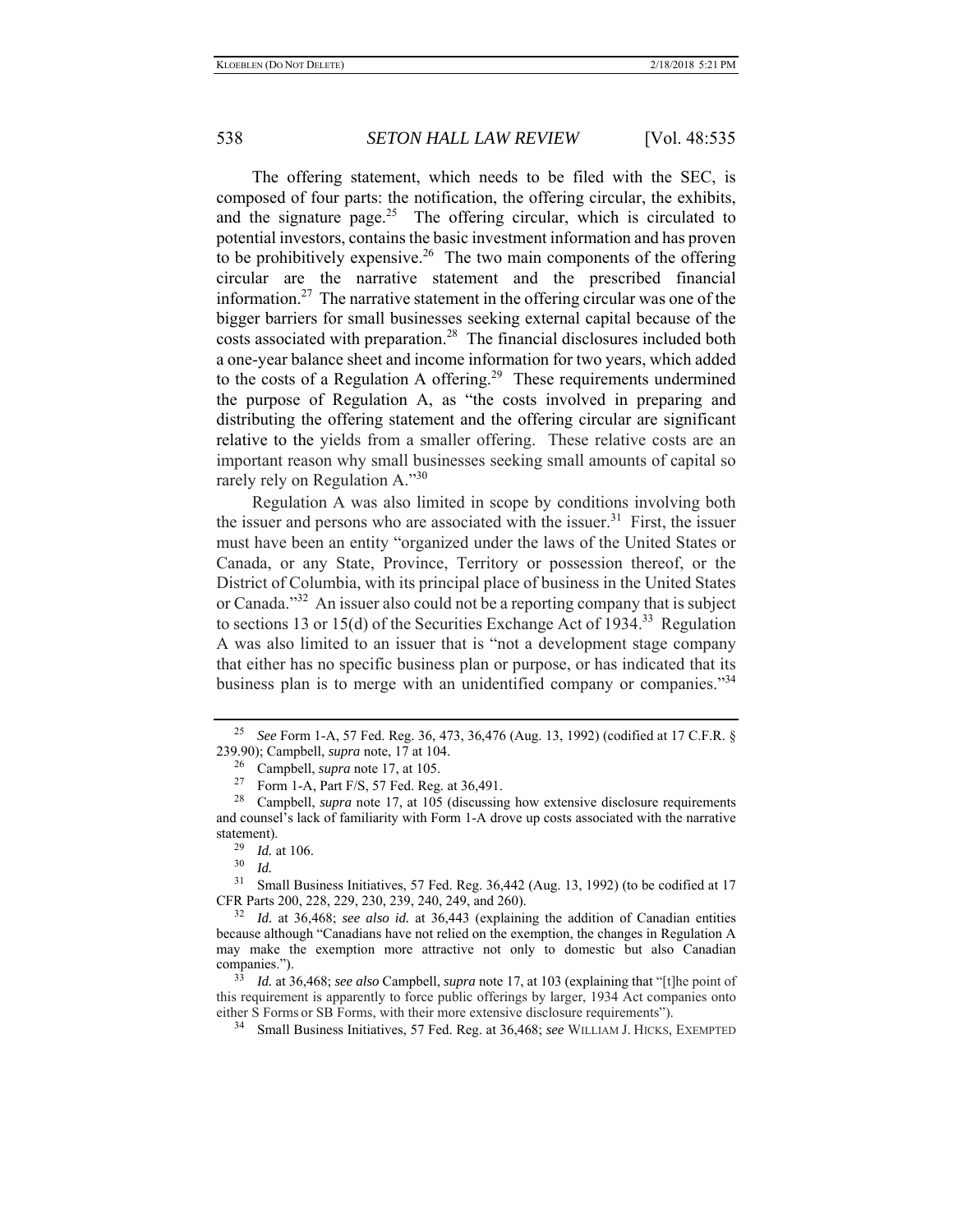Another qualifier for issuers seeking an offering under Regulation A was that issuers could not be investment companies under the Investment Company Act of  $1940$ ,<sup>35</sup> nor could Regulation A be used for the issuance of "fractional" undivided interests in oil or gas rights."<sup>36</sup>

One of the most well-known exclusions under Regulation A was the "bad boy" provision.<sup>37</sup> This provision excluded issuers from the use of Regulation A if the issuer, or certain persons associated with the issuer,  $38$ committed any of the prohibited acts that were enumerated by the SEC.<sup>39</sup> These prohibited acts included a number of securities-related felonies,<sup>40</sup> and were clearly put in place with investor protection in mind.

Historical use of Regulation A was also heavily curbed by another significant factor, the cost of compliance with state Blue Sky law regulations.41 Congress had contemplated preempting state securities regulations for offerings under Regulation A to allow the SEC to have exclusive authority over Regulation A offerings.<sup>42</sup> These efforts, however, failed and the Blue Sky laws continued to act as a barrier for many small businesses seeking external capital.<sup>43</sup>

The reason that state Blue Sky laws are so detrimental to Regulation A offerings, "is that a small business making a Regulation A offering is still obliged in each state in which it offers its securities either to register the securities with the state or qualify for a state exemption to the state registration obligation."44 Exemptions for small businesses under state Blue Sky law regulations were few and far between. One example is the state small offering exemption; however, that exemption destroyed the benefits of Regulation A offerings because it limits the number of offerees and

- $\frac{35}{36}$  Small Business Initiatives, 57 Fed. Reg. at 36,468.
- $rac{36}{37}$  *Id.*

- <sup>38</sup> HICKS, *supra* note 34, at  $\S$ § 6.10–6.26.<br><sup>39</sup> 17 C E B  $\S$  320, 363(a) (2005)
- $^{39}$  17 C.F.R. § 230.262(a) (2005).
- 
- 

40 See id.<br><sup>41</sup> Campbell, *supra* note 1, at 330.<br><sup>42</sup> An earlier House version of the legislation that became the National Securities Markets Improvement Act would have preempted state control over nearly all securities offerings, except offerings made under the intrastate exemption. Capital Markets Deregulation and Liberalization Act of 1995, H.R. 2131, 104th Cong. (1995). If this version had been adopted, the Commission would have had exclusive authority in all Regulation A offerings. Campbell, *supra* note 1, at 345–46.

- 43 Campbell, *supra* note 1, at 335–44. 44 Campbell, *supra* note 17, at 107.
- 

TRANSACTIONS UNDER THE SECURITIES ACT OF 1933 §§ 6.27–6.38 (2001) (providing a history of this exemption and explaining that it applied only to offerings by "blank check" companies which are companies "that [have] no specific business or plan except to locate and acquire a presently unknown business or opportunity").

 $\frac{37}{38}$  Campbell, *supra* note 17, at 103.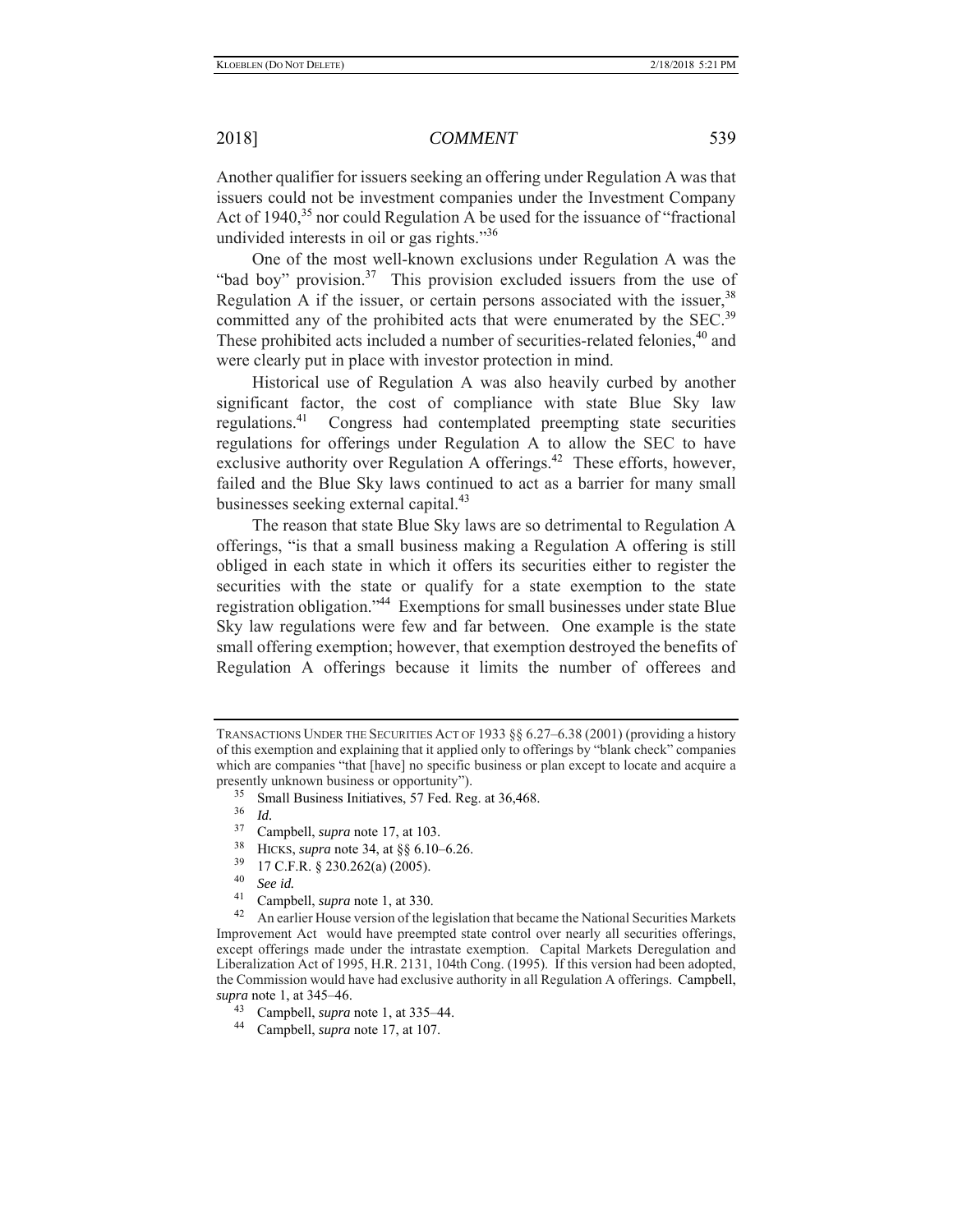purchasers.<sup>45</sup>

States eventually adopted three different schemes for registering Regulation A offerings, but none of these schemes proved effective. The first—and more expensive—scheme was the traditional registration by qualification.46 Another ineffective scheme that many states adopted was implementing a new registration form, the Small Corporate Offerings Registration (SCOR) form, for offerings of up to  $$1,000,000.<sup>47</sup>$  The SCOR form was specifically designed to be simpler and less expensive than registration by qualification, $48$  yet both failed to gain any traction despite their benefits.<sup>49</sup>

The third scheme adopted by a number of states was registration by coordination.50 Registration by coordination was alleged to be the most effective scheme because it allows issuers to meet the state requirements by filing their Form 1-A with the State, which greatly reduces compliance costs.51 Even this scheme, however, has its drawbacks, as indicated by Professor Rutheford Campbell:

[P]ermitting state registration by coordination for Regulation A offerings does not necessarily protect the issuer from the loss of Regulation A benefits. Consider the "test the waters" provision of Regulation A. Under that rule, issuers are able to solicit indications of interest in a Regulation A offering before writing the Form 1-A, even though the activity otherwise would amount to an unauthorized "offer" of a security in violation of the provisions of the 1933 Act. The benefit to the issuer, of course, is that it can better gauge the demand for its securities, before investing the significant amount of money necessary to put together a Regulation A offering. Adopting a rule permitting a

<sup>45</sup> UNIF. SEC. ACT § 402(b)(9), 7C U.L.A. 220 (2000); KAN. STAT. ANN. § 17-1262(*l*) (1) (2004); KY. REV. STAT. ANN. § 292.410(1)(i) (West 2004); IOWA CODE ANN. § 502.203(9) (West 1999) (less than thirty-six purchasers); KAN. STAT. ANN. § 17-1262(*l*)(1) (2004) (not to exceed twenty sales).

<sup>46</sup> Campbell, *supra* note 17, at 107; *see also* 10 PA. CODE § 206.010 (2012) (provides an example of all the necessary filings and materials that make this scheme prohibitively expensive).

<sup>47</sup> Campbell, *supra* note 17, at 107–08; Form U-7: Small Company Offering Registration Form, NASAA, http://www.nasaa.org/industry-resources/corporation-finance/scor-overvi ew/scor-forms/ (last visited Feb. 14, 2018).<br> $^{48}$  Campbell, sung pata 17, at 108. Sa

<sup>48</sup> Campbell, *supra* note 17, at 108. *See also* SCOR Statement of Policy, NASAA (Apr. 26, 1998), http://www.nasaa.org/industry-resources/corporation-finance/scor-overview/scorstatement-of-policy/.

<sup>49</sup> Campbell, *supra* note 17, at 108 ("Although both registration by qualification and registration through the SCOR form preserve the right of the issuer to make an unlimited number of offers and sales, the additional costs and complexities added to a Regulation A offering apparently overwhelm any benefits to the issuer.").

<sup>50</sup> *See* 10 PA. CODE § 205.02.

<sup>51</sup> Campbell, *supra* note 17, at 110 (footnotes omitted).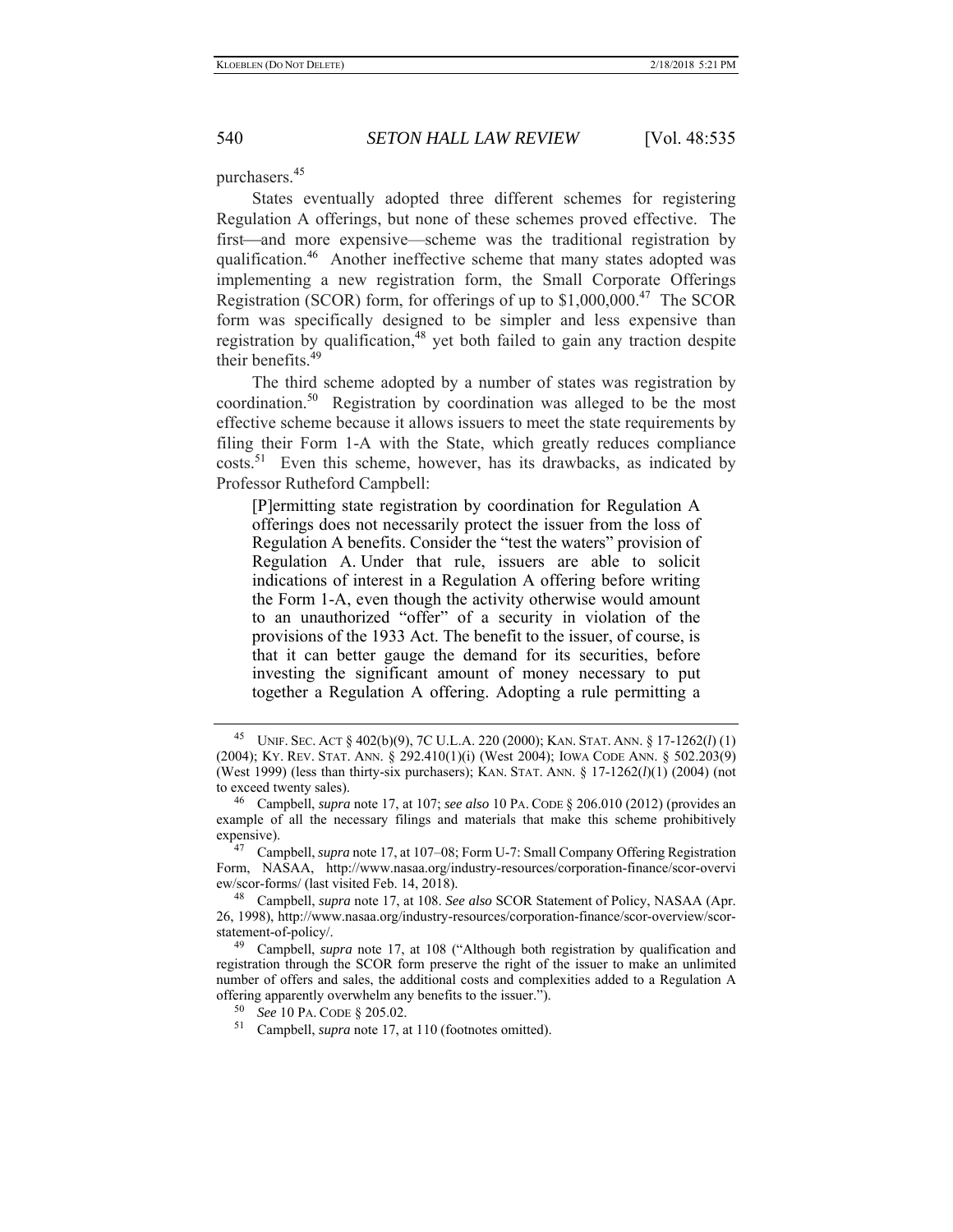Regulation A offering to be registered by coordination does not necessarily affect the determination of whether prefiling testing of the water activity amounts to an illegal offer under state law. Thus, a state permitting registration by coordination could take the position that prefiling testing of the water activity amounts to illegal gun jumping under state law. The small business using Regulation A in such a case would have to forego the benefits of testing the waters in order meet state blue sky law requirements. $52$ 

The states' failures to create an effective scheme to accommodate Regulation A offerings demonstrates how necessary it is to change the way small businesses seek external capital.

## IV. REGULATION A+ FINAL RULES

This Section will provide an overview of what the SEC changed, and failed to change, when adopting the regulations that give Regulation  $A<sup>+</sup>$  its guidelines. From this overview, this Comment will outline in detail the newly adopted rules and how the SEC has justified them.

## A*. Regulation A+ Basics*

When considering what steps to take to effectively implement section 3(b)(2), the SEC noted that the JOBS Act did not authorized it to amend the current Regulation A statutory authority,<sup>53</sup> and, therefore, wanted to build off of and preserve Regulation A's underlying provisions.<sup>54</sup> The Commission explained that the:

[P]rimary objective is to implement Section 401 of the JOBS Act by expanding and updating Regulation A in a manner that makes public offerings of up to \$50 million less costly and more flexible while providing a framework for regulatory oversight to protect investors. In so doing, we have crafted a revision of Regulation A that both promotes small company capital formation and provides for meaningful investor protection. We believe that issuers, particularly small businesses, benefit from having a wide range of capital-raising strategies available to them, and that an expanded and updated Regulation A could serve as a valuable option that augments the exemptions from registration more frequently relied upon, thereby facilitating capital formation for small businesses.<sup>55</sup>

<sup>52</sup>*Id*. 53 Proposed Rule Amendments for Small and Additional Issues Exemptions Under Section 3(b) of the Securities Act, 79 Fed. Reg. 3,926 (Jan. 23, 2014) (to be codified at 17 C.F.R. pts. 230, 232, 239, 240, and 260).

<sup>54</sup> *See id.*

Amendments for Small and Additional Issues Exemptions Under the Securities Act (Regulation A), 80 Fed. Reg. 21,892 (Apr. 20, 2015) (to be codified at 17 C.F.R. pts. 200, 230, 232, 239, 240, 249, and 260).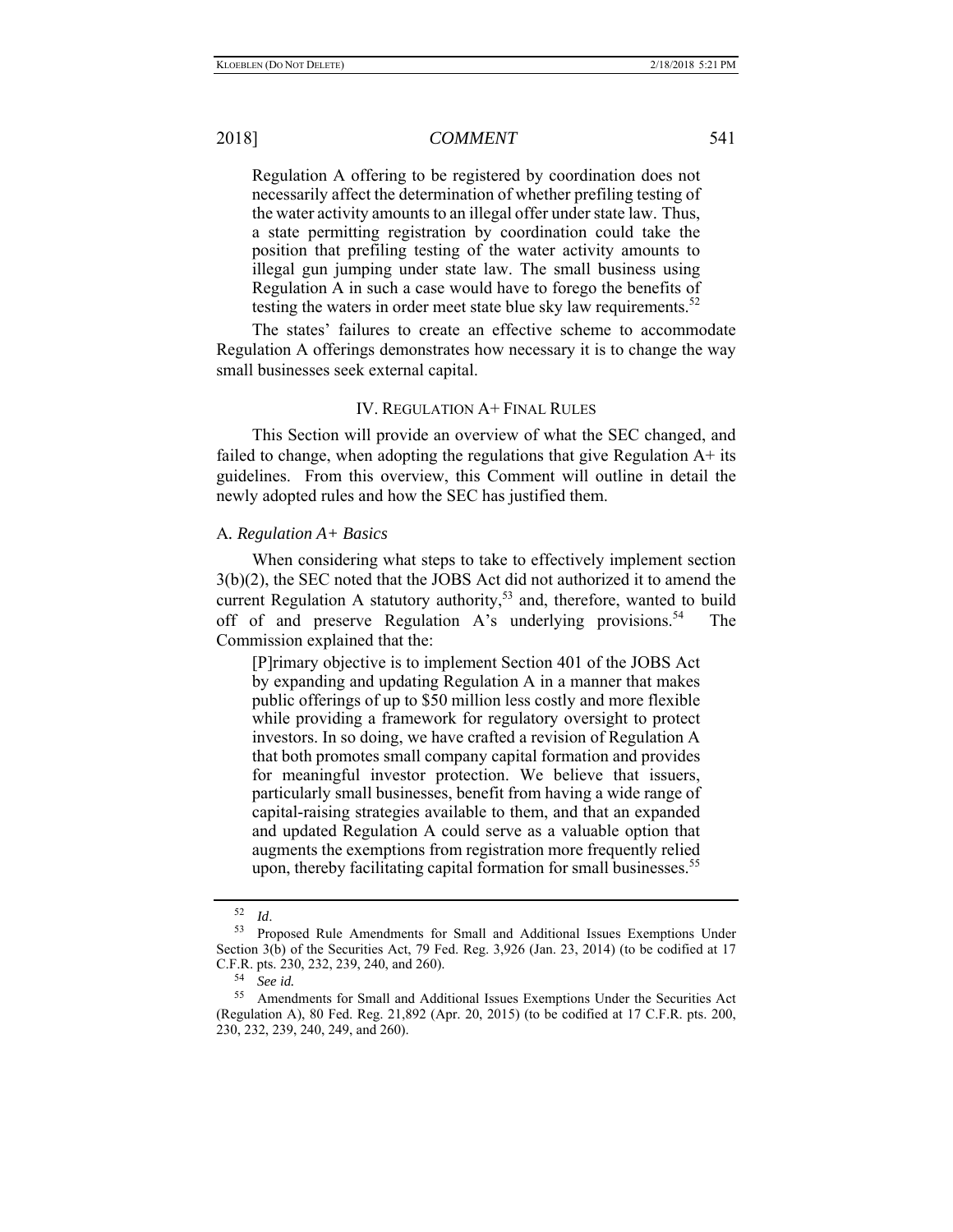To carry out its goal, the SEC implemented a two-tier system for Regulation  $A<sup>+</sup>$  offerings, similar to the framework found in Regulation D.<sup>56</sup> The SEC explained, "[t]he proposal[] for offerings under Tier 1 and Tier 2 build on current Regulation A, and preserve, with some modifications, existing provisions regarding issuer eligibility, offering circular contents, testing the waters, and 'bad actor' disqualification."57 Therefore, to begin the overview, two new definitions must first be explained: Tier 1 offerings and Tier 2 offerings.<sup>58</sup>

Both Tier 1 and Tier 2 offerings have a limit on the amount of capital sought in a twelve-month period.<sup>59</sup> Under a Tier 1 offering, issuers are limited to seeking \$20 million within a twelve-month period.<sup>60</sup> For issuers involved in a Tier 2 offering, they are limited to seeking no more than \$50 million in a twelve-month period.<sup>61</sup> It is of note that there is no requirement for the minimal amount of capital being sought to initiate a Tier 2 offering.<sup>62</sup> This means that an issuer seeking only \$1 million in external capital from the sale of securities may seek a Tier 2 offering, provided all other criteria are met.63

## B*. Qualified Issuers under Regulation A+*

Whether conducting a Tier 1 or Tier 2 offering, issuers are subject to the same qualifications and restrictions.<sup>64</sup> As discussed in more detail later in this Comment, these limitations on the nature of issuers who may take advantage of Regulation A+ have been an area of controversy.

Just as under Regulation A, issuers must be "an entity organized under the laws of the United States or Canada, or any State, Province, Territory or possession thereof, or the District of Columbia, with its principal place of business in the United States or Canada."65 When making its decision on whether to allow foreign issuers, the SEC noted, "[a]s its name suggests, one goal of the JOBS Act was the creation of jobs within the United States."<sup>66</sup>

 $^{64}$  17 C.F.R. § 230.251(b).

<sup>56</sup> *See* 17 C.F.R. §§ 230.504, 230.505, 230.506 (2005) (commonly known as Rules 504, 505, and 506). 57 *Id.*

<sup>58</sup> *See* 17 C.F.R. § 230.251 (laying out the basic characteristics of Tier 1 and Tier 2).

<sup>59 17</sup> C.F.R. § 230.251.

<sup>60</sup> *Id.*; § 230.251(a)(1); *see also* Proposed Rule Amendments for Small and Additional Issues Exemptions Under Section 3(b) of the Securities Act, 79 Fed. Reg. 3,926, 3,927 (Jan. 23, 2014) (to be codified at 17 C.F.R. pts. 230, 232, 239, 240, and 260). The proposed limit under Tier 1 offerings was originally capped at only \$5 million. *Id.* at 3,929.

 $^{61}$  17 C.F.R. § 230.251(a)(2).

 $\frac{62}{63}$  *Id.* 

<sup>63</sup> *See id*.; Campbell, *supra* note 1, at 331 n.37.

 $\frac{65}{66}$  *Id.* at (b)(1).

<sup>66</sup> Proposed Rule Amendments for Small and Additional Issues Exemptions Under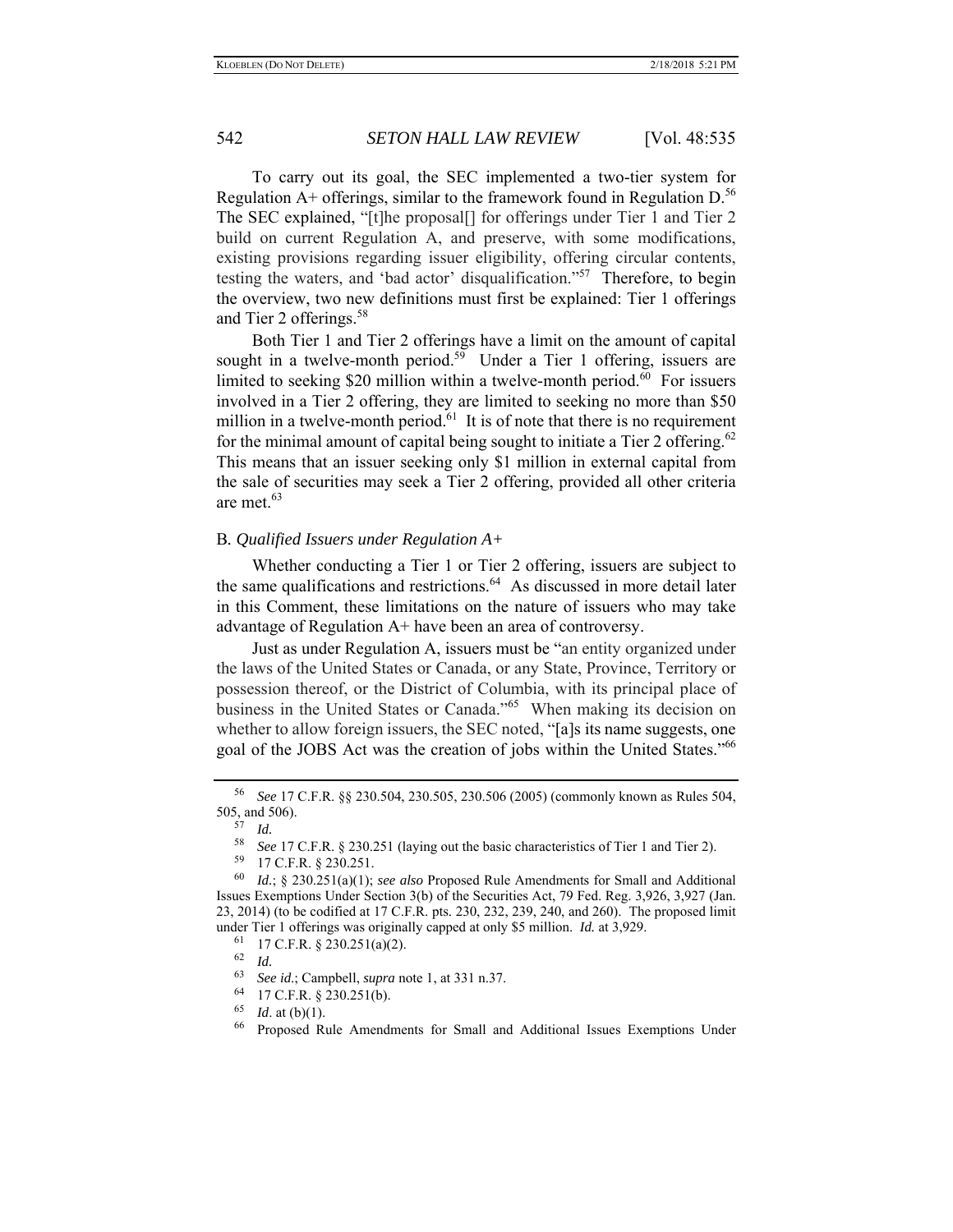Similarly, just as under Regulation A, issuers must not:

[B]e subject to section 13 or 15(d) of the Securities Exchange Act of  $1934$ ;<sup>67</sup> . . . be a development stage company that either has no specific business plan or purpose, or has indicated that its business plan is to merge with or acquire an unidentified company or companies;68 . . . be an investment company registered or required to be registered under the Investment Company Act of 1940 or a business development company as defined in section 2(a)(48) of the Investment Company Act of  $1940;^{69}$ ... be issuing fractional undivided interests in oil or gas rights, or a similar interest in other mineral rights;<sup>70</sup> or . . . be disqualified under Rule 262.<sup>71</sup>

From the final rules adopted by the SEC, it becomes clear that not much has changed with regard to issuer qualification.

The lack of updates and expansion to Regulation A+'s issuer qualifications can be attributed to the SEC's concern with investor protection.<sup>72</sup> As explained by the SEC, the goal was to establish continuity with the Regulation A regime.<sup>73</sup> The SEC was hesitant to expand the scope of eligible issuers under Regulation  $A<sup>+</sup>$ , and instead chose the allegedly "prudent" route of waiting to see the impact of Regulation A+ before making any expansion of eligible issuers.<sup>74</sup>

While not much has changed to the original qualifications of a Regulation A issuer, the SEC did add two additional restrictions to Regulation  $A+$  regarding who can qualify as an issuer.<sup>75</sup> The first restriction applies to issuers who have participated in previous Regulation A+ offerings.<sup>76</sup> It requires that in order to remain eligible, the potential issuer must have filed all on-going reporting requirements under Regulation A+ for

72 Amendments for Small and Additional Issues Exemptions Under the Securities Act (Regulation A), 80 Fed. Reg. 21,806, 21,811 (Apr. 20, 2015) (to be codified at 17 C.F.R. pts. 200, 230, 232, 239, 240, 249, and 260).

73 *Id.*

74 *Id.* ("We are concerned . . . about the implications of extending issuer eligibility before the [SEC] has the ability to assess the impact of [Regulation A+]. [W]e believe it prudent to defer expanding the categories of eligible issuers (for example, by including non-Canadian foreign issuers, BDCs, or Exchange Act reporting companies) until the [SEC] has had the opportunity to observe the use of the amended Regulation A exemption and assess any new market practices as they develop.").<br>
<sup>75</sup> § 230.251 at (b)(6)–(7).

Section 3(b) of the Securities Act, 79 Fed. Reg. 3,926, 3,932 (Jan. 23, 2014) (to be codified at 17 C.F.R. pts. 230, 232, 239, 240, and 260)

 $67 \quad \text{§ } 230.251 \text{(b)} \text{(2)}.$ 

 $\frac{68}{69}$  *Id.* § 230.251(b)(3).

*Id.* § 230.251(b)(4) (internal cross-reference omitted).

<sup>&</sup>lt;sup>70</sup> *Id.* § 230.251(b)(5).<br>
<sup>71</sup> *Id.* § 230.251(b)(8).

*Id.* §  $230.251(b)(8)$  (also known as the "bad boy" restriction).

<sup>76</sup> *Id.* § 230.251(b)(7).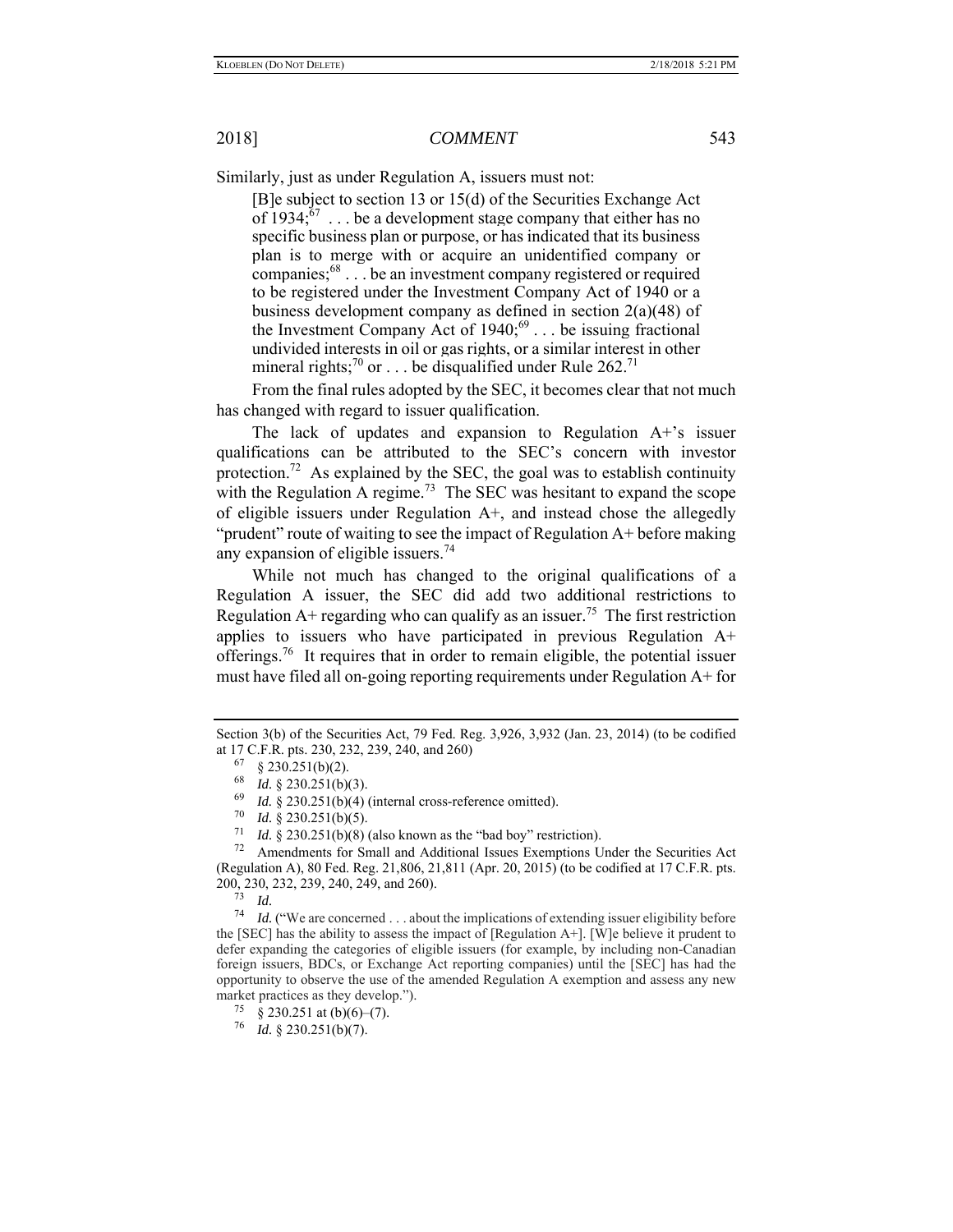the two years preceding a new Regulation  $A^+$  offering.<sup>77</sup> The second restriction mandates that "issuers subject to orders by the Commission entered pursuant to Section 12(j) of the Exchange Act within a five-year period immediately preceding the filing of the offering statement will not be eligible to conduct an offering."<sup>78</sup> These two additional restrictions, while justified by investor protection, do nothing to expand the market for Regulation A+, and only act to further complicate the originally overregulated Regulation A framework.

### C*. Disclosure and Filing Requirements*

With regard to the disclosure and filing requirements of Regulation A+, the SEC made a number of significant changes from Regulation A that affect Tier 1 and Tier 2 offerings differently. There are still, however, a number of basic requirements that apply to both Tier 1 and Tier 2 offerings.<sup>79</sup> For example, both Tier 1 and Tier 2 are still subject to the same basic filing and disclosure requirements.<sup>80</sup> These basic requirements are still procedurally similar to the filing and disclosure requirements of other registered offerings,  $81$  since no offers can be made in a Regulation A+ offering until an offering statement has been filed with the  $SEC.<sup>82</sup>$  Only then can an issuer solicit oral offers for the securities through the use of a preliminary offering circular.<sup>83</sup> Finally, in order to sell the Regulation  $A<sup>+</sup>$  securities, the offering statement must be qualified by the SEC.<sup>84</sup>

Tier 1 and Tier 2 offerings also have access to an updated version of the "test the waters" provision. $85$  This provision acts as an exception to the general prohibition of pre-filing offers of Regulation  $A+$  securities.<sup>86</sup> Under

- $\frac{82}{83}$  § 230.251(d)(1)(i).
- $\frac{83}{84}$  *Id.*

86 *Id.*

<sup>77</sup> *Id.*; Amendments for Small and Additional Issues Exemptions Under the Securities Act (Regulation A), 80 Fed. Reg. at 21,811 (The SEC reasoned that "[t]his requirement will benefit investors by providing them with more information, with respect to issuers that have previously made a Regulation A offering, to consider when making an investment decision, facilitate the development of an efficient secondary market in such securities, and enhance [the SEC's] ability to analyze and observe the Regulation A market.").

Amendments for Small and Additional Issues Exemptions Under the Securities Act (Regulation A), 80 Fed. Reg. at 21,811–12 (seeking investor protection "by excluding issuers with a demonstrated history of delinquent filings under the Exchange Act from the pool of eligible issuers under Regulation A.").

<sup>79</sup> *See, e.g.*, 17 C.F.R. § 230.251(d).

 $\frac{80}{81}$  *Id.* 

Campbell, *supra* note 1, at 332.

Campbell, *supra* note 1, at 332 (explaining that the qualification of the offering statement is "roughly equivalent to a final registration statement that is declared effective by the Commission").<br> $^{85}$  17 C E P s

 $^{85}$  17 C.F.R. § 230.255.<br> $^{86}$  *Id*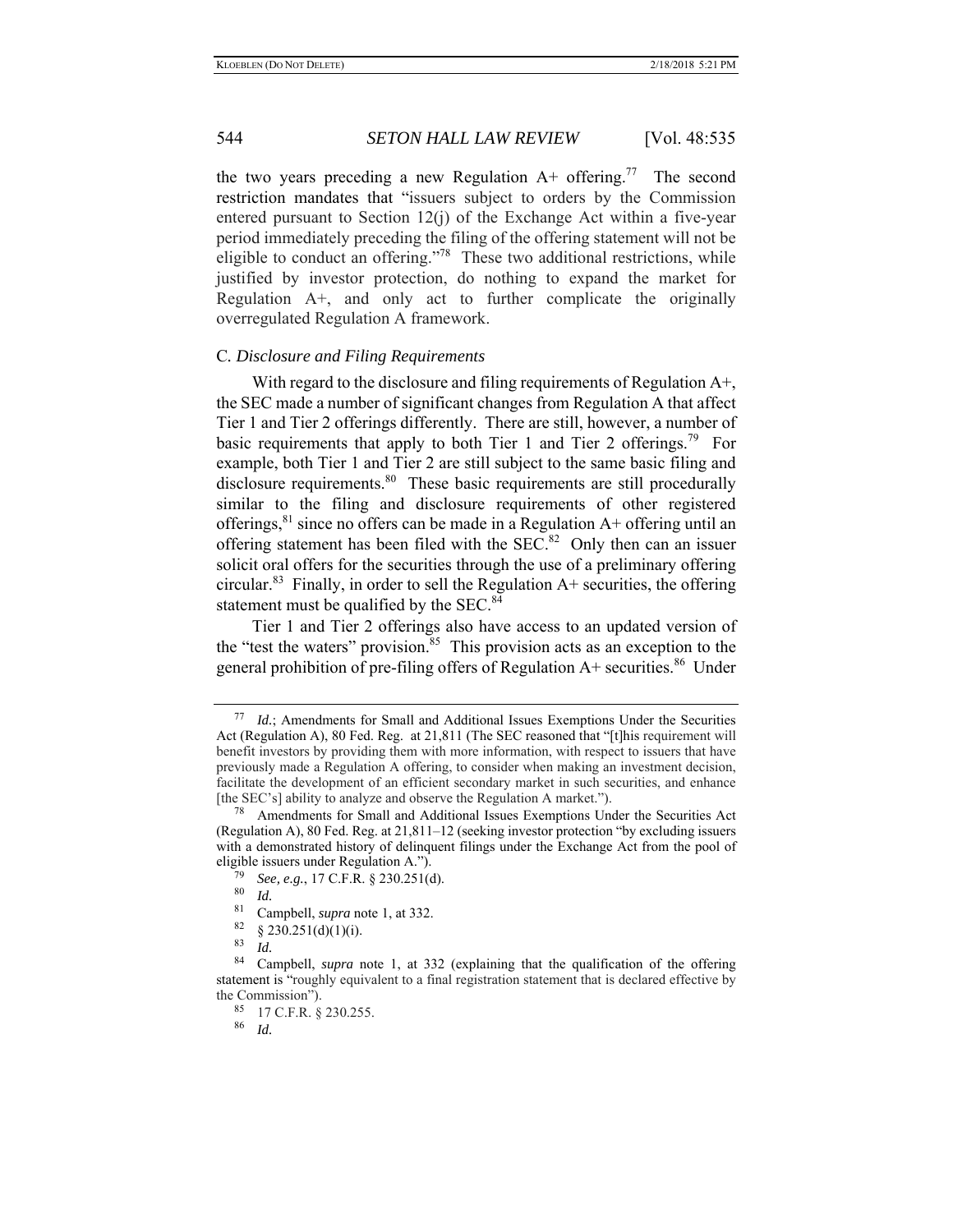the "test the waters" provision, Regulation A+ issuers are able to reach out to potential investors and gauge their interest in the offering, before incurring any expenses related to filing. $87$  The SEC based this provision off the rationale that "allowing issuers to gauge interest through expanded testing the waters will reduce uncertainty about whether an offering could be completed successfully."88 There are still, however, a number of limits on what the communications may include. $89$  Under the current regulations, there are several restrictions on the content of the communications, including: (1) the communication cannot state that money or consideration is being solicited;  $90(2)$  the communication must state that no offer to buy the securities can be accepted and no part of the purchase price can be accepted until after the offering statement has been qualified by the  $SEC;^{91}$  and (3) the communication must state "that a person's indication of interest involves no obligation or commitment of any kind."<sup>92</sup>

Where Tier 1 and Tier 2 begin to differ is with regard to the nature and extent of the disclosures that must be made for a Regulation  $A^+$  offering.<sup>93</sup> There are two general types of disclosures that must be made by an issuer under both Tier 1 and Tier 2: ex ante disclosures (at the time of the offering) and ex post disclosures (following the completion of the offering).<sup>94</sup> When looking at the nature of the ex ante and ex post disclosures under Tier 1 and Tier 2, it is obvious that Tier 2 offerings require significantly more disclosures.<sup>95</sup> This "scaled" disclosure regime was put in place by the SEC as a balanced approach to its goals of capital formation and investor protection.96

 $\frac{92}{93}$  *Id.* § 230.255(b)(3).<br>
Amendments for Sn

Amendments for Small and Additional Issues Exemptions Under the Securities Act (Regulation A), 80 Fed. Reg. at 21,829.

Campbell, *supra* note 1, at 332.

Amendments for Small and Additional Issues Exemptions Under the Securities Act (Regulation A), 80 Fed. Reg. at 21,829.

96 *Id.*

<sup>87</sup> *Id.*; Campbell, *supra* note 1, at 331.

Amendments for Small and Additional Issues Exemptions Under the Securities Act (Regulation A), 80 Fed. Reg. 21,806, 21,882 (Apr. 20, 2015) (to be codified at 17 C.F.R. pts. 200, 230, 232, 239, 240, 249, and 260) (wanting this provision to be "useful for smaller issuers, especially early-stage issuers, first-time issuers, issuers in lines of business characterized by a considerable degree of uncertainty, and other issuers with a high degree of information asymmetry.").

 $^{89}$  17 C.F.R. § 230.255(b).<br> $^{90}$  L4 § 230.255(b)(1) (Tb)

*Id.* § 230.255(b)(1) (The communication must also state that if any consideration is received, that it will not be accepted.).

<sup>91</sup> *Id.* § 230.255(b)(2) (The communication must also make it clear that any offer can be freely revoked before the end of the qualification process and notice of acceptance has been received.).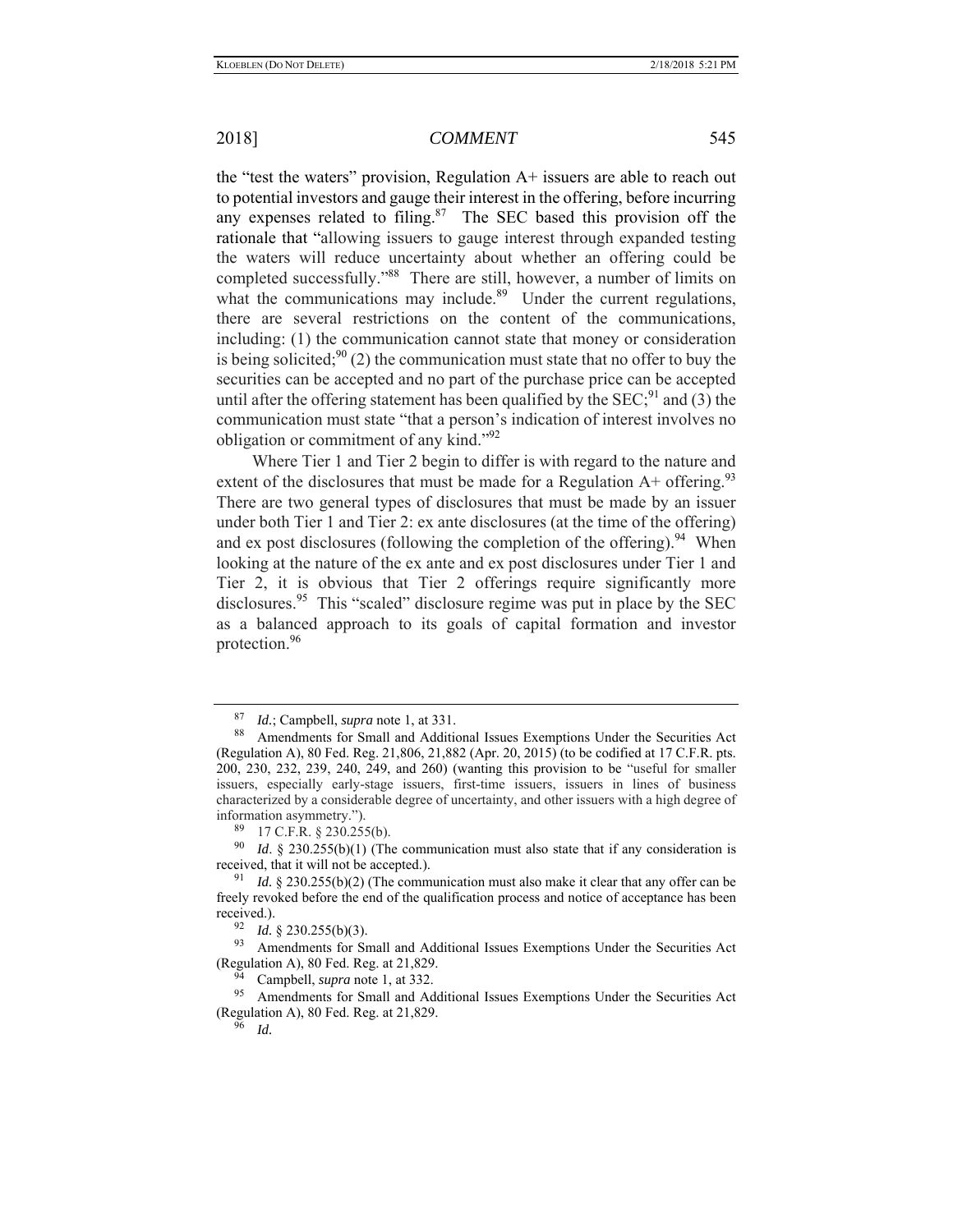One type of an ex ante disclosure requirement is the narrative disclosure requirement that must be made under both Tier 1 and Tier 2 offerings.<sup>97</sup> The narrative disclosures are largely the same under both Tier 1 and Tier 2, but there are a few differences. $98$  In general, Form 1-A includes fourteen items for narrative disclosures.<sup>99</sup> Where Tier 1 and Tier 2 narrative disclosures differ is in the disclosure of executive compensation.<sup>100</sup> Under Tier 1 offerings, the issuer may provide the aggregate amount of executive compensation for the three highest paid executives.<sup>101</sup> On the other hand, under Tier 2 offerings, the executive compensation data must be provided on an individual basis for each of the three highest paid executives.<sup>102</sup> As explained by the SEC, this difference will "alter the format of, but not the ultimate aggregate amount of information required to be disclosed in . . . Tier 1 offerings."103 Ultimately, these narrative disclosures are comparatively similar to the disclosures required under Form S-1 and therefore serve as a point of controversy.104

The required financial disclosures under Tier 1 and Tier 2 also differ significantly. Under Tier 1, both the ex ante and the ex post disclosures are drastically less burdensome.<sup>105</sup> At the time a Regulation A+ offering is filed under Tier 1, the issuer must provide two years of financial statements.<sup>106</sup> These financial statements, however, do not need to be audited nor do they need to be prepared in accordance with Regulation  $S-X$ <sup>107</sup> As the SEC explains, this lack of an auditing requirement was justified by "the relatively low maximum offering size for Tier 1"<sup>108</sup> and concerns over "Tier 1 offerings"

<sup>97</sup> Form 1-A: Regulation A Offering Statement Under the Securities Act of 1933, at 10– 23, http://www.sec.gov/about/forms/form1-a.pdf (last visited Oct. 22, 2017) [hereinafter Form 1-A].

Amendments for Small and Additional Issues Exemptions Under the Securities Act (Regulation A), 80 Fed. Reg. at 21,829; *see* Form 1-A, *supra* note 97.

<sup>&</sup>lt;sup>99</sup> *See* Form 1-A, *supra* note 97.<br><sup>100</sup> Amendments for Small and A

Amendments for Small and Additional Issues Exemptions Under the Securities Act (Regulation A), 80 Fed. Reg. at 21,829; Form 1-A, *supra* note 97.

<sup>101</sup> Form 1-A, *supra* note 97 at 19 (listing Item 11: Compensation of Directors and Executive Officers).<br> $\frac{102}{1}$ 

<sup>102</sup> *Id.*

<sup>&</sup>lt;sup>103</sup> Amendments for Small and Additional Issues Exemptions Under the Securities Act (Regulation A), 80 Fed. Reg. at 21,829.

<sup>104</sup> *See* Rutheford B. Campbell, Jr., *The New Regulation of Small Business Capital Formation: The Impact—If Any—of the Jobs Act*, 102 KY. L.J. 815 (2014).

<sup>105</sup> *See* Form 1-A, *supra* note 97; Form 1-SA: Semiannual Report Pursuant to Regulation A or Special Financial Report Pursuant to Regulation A, https://www.sec.gov/files/form1 sa.pdf (last visited Oct. 22, 2017) [hereinafter Form 1-SA]; Form 1-Z: Exit Report Under Regulation A, https://www.sec.gov/about/forms/form1-z.pdf (last visited Oct. 22, 2017) [hereinafter Form 1-Z].

 $^{106}$  Form 1-A, *supra* note 97.

<sup>107</sup> *Id.*; Campbell, *supra* note 104, at 820.

Amendments for Small and Additional Issues Exemptions Under the Securities Act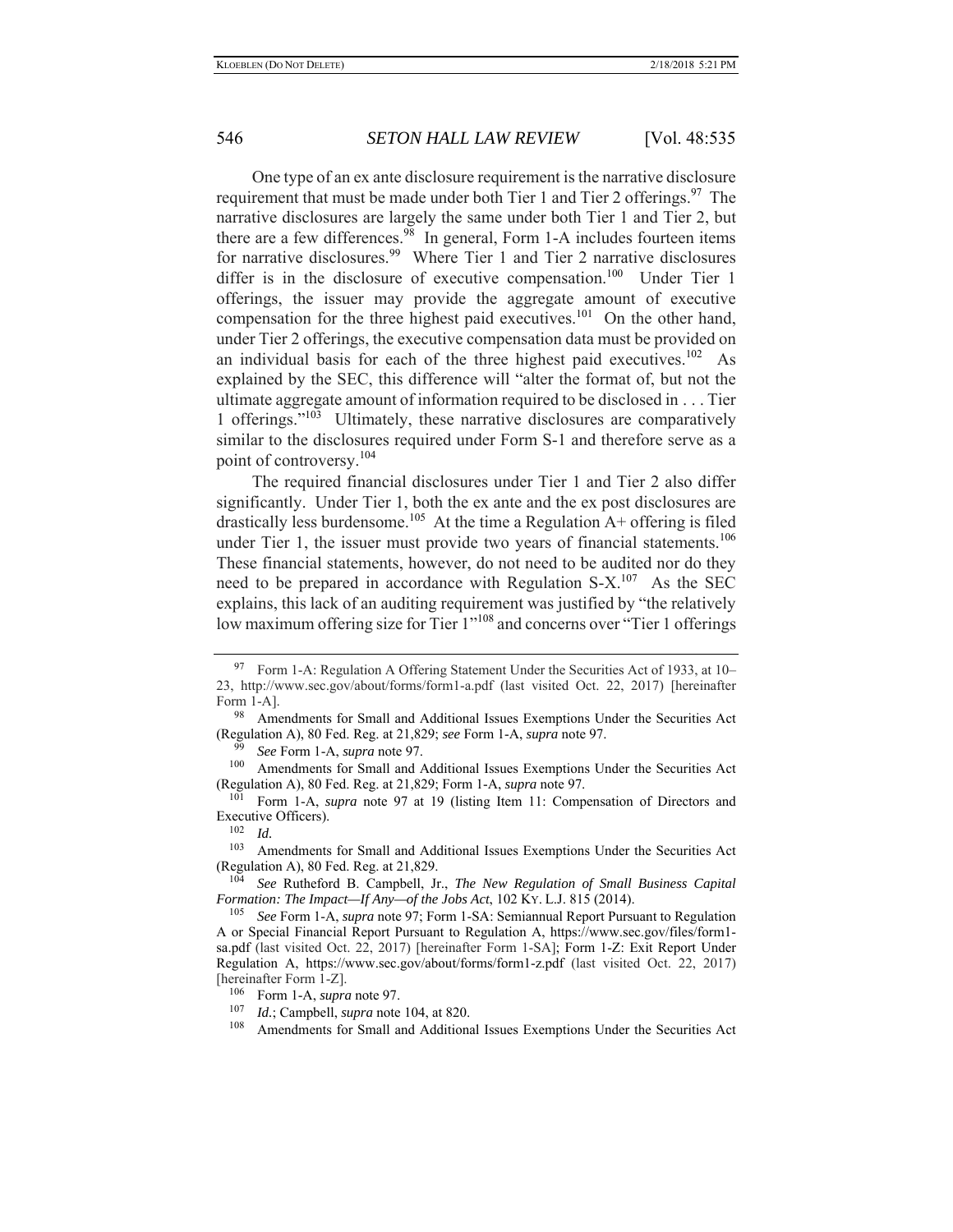becoming not cost-effective."<sup>109</sup> The only ex post requirement for Tier 1 is the filing of an "exit report" with the  $SEC.110$  The SEC justified the imposition of an exit report requirement on Tier 1 offerings because the form "contains limited summary information about the issuer and the completed offering and, therefore, should not impose substantial additional compliance costs on the issuer."<sup>111</sup>

Tier 2 offerings, on the other hand, are burdened with significantly more ex ante and ex post disclosure requirements. At the time of filing, an issuer conducting a Tier 2 offering must provide audited financial statements.<sup>112</sup> The SEC made the decision to include this requirement to protect investors.<sup>113</sup> The Commission reasoned that by increasing the accuracy and quality of the financial statements, the relative cost of the sought capital would be lowered and thus benefit the issuers as well as the investors.114 Additionally, these audited financials must be audited in accordance with "either the auditing standards of the American Institute of Certified Public Accountants (AICPA) (referred to as U.S. Generally Accepted Auditing Standards or GAAS) or the standards of the Public Company Accounting Oversight Board (PCAOB)."115 The SEC adopted this choice of accounting standards to increase flexibility and lower compliance costs for issuers.<sup>116</sup>

The other significant burden faced by Tier 2 offerings is the extensive ex post disclosure requirements.<sup>117</sup> Tier 2 offerings face a periodic filing regime that presents a similar burden to the requirements found in the 1934 Act.<sup>118</sup> Currently:

An issuer subject to the Tier 2 periodic and current event reporting . . . is required to provide information annually on Form

115 *Id.*; see Form 1-A, *supra* note 97, at 4.

<sup>(</sup>Regulation A), 80 Fed. Reg. at 21,881.

 $\frac{109}{110}$  *Id.* 

<sup>&</sup>lt;sup>110</sup> 17 C.F.R. § 230.257 (2005); *see* Form 1-Z, *supra* note 105.<br><sup>111</sup> 17 C.F.R. § 230.257; Amendments for Small and Additional Issues Exemptions Under the Securities Act (Regulation A), 80 Fed. Reg. at 21,884.<br><sup>112</sup> 17 C.F.R. § 230.257; Form 1-A, supra note 97 at 4; Amendments for Small and

Additional Issues Exemptions Under the Securities Act (Regulation A), 80 Fed. Reg. at  $21,807.$ 

<sup>113 17</sup> C.F.R. § 230.257; Amendments for Small and Additional Issues Exemptions Under the Securities Act (Regulation A), 80 Fed. Reg. at 21,881.<br><sup>114</sup> Amendments for Small and Additional Issues Exemptions Under the Securities Act

<sup>(</sup>Regulation A), 80 Fed. Reg. at 21,881

<sup>116 17</sup> C.F.R. § 230.257; Amendments for Small and Additional Issues Exemptions Under the Securities Act (Regulation A), 80 Fed. Reg. at 21,881.

<sup>117 17</sup> C.F.R. § 230.257; *see* Form 1-K, http://www.sec.gov/about/forms/form1-k.pdf; Form 1-SA, *supra* note 105; Form 1-U: Current Report Pursuant to Regulation A, https://www.sec.gov/about/forms/form1-u.pdf; Form 1-Z (exit report).

<sup>118</sup> Campbell, *supra* note 1 at 334; *see also* 17 C.F.R. § 230.257.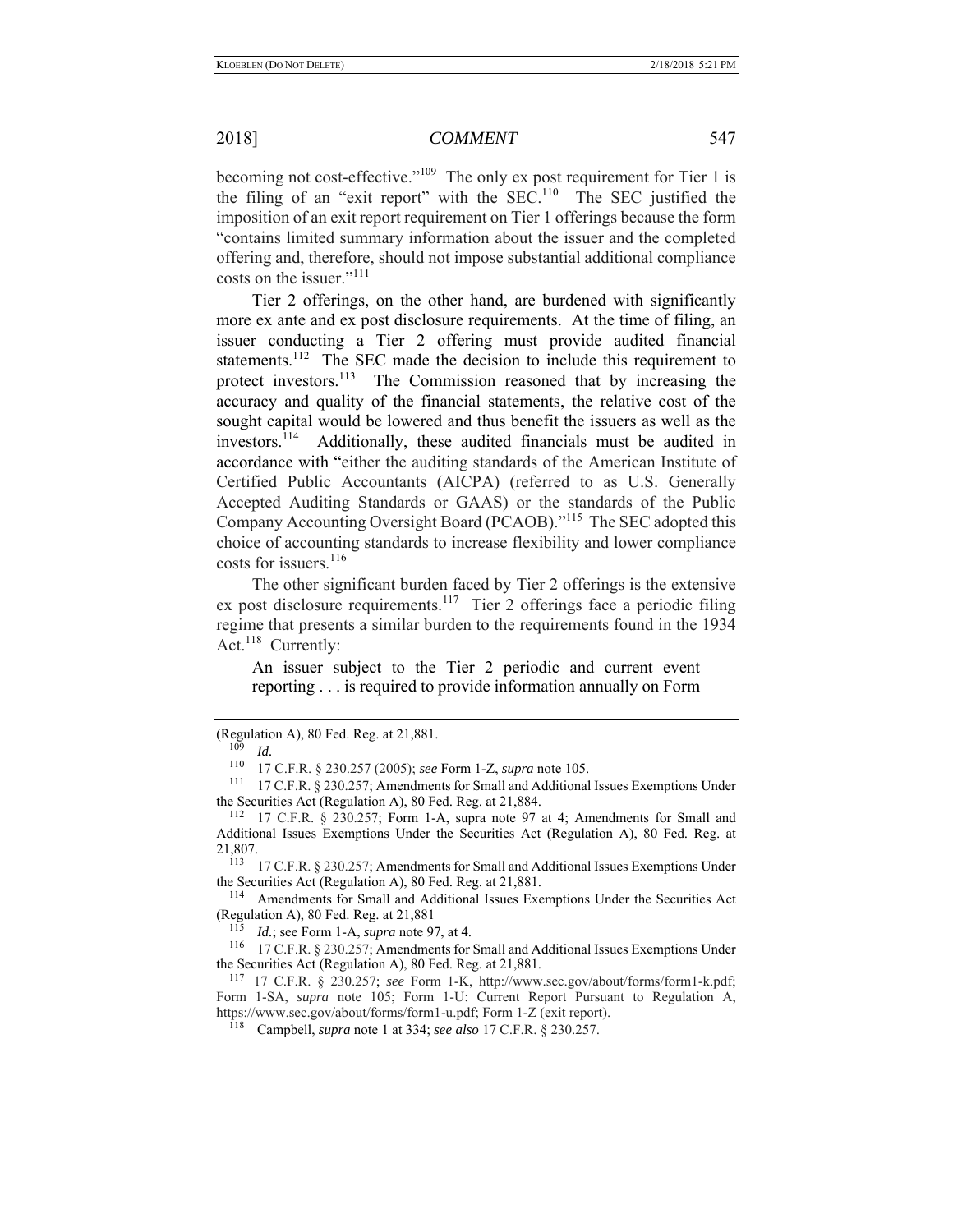1-K, including the issuer's business and business plan; conflicts of interest and related party transactions; executive and director compensation; financial condition and results of operations; and audited financial statements. The semiannual update on Form 1- SA consists primarily of unaudited, interim financial statements for the issuer's first two fiscal quarters and information regarding the issuer's financial condition and results of operations. The current event reporting on Form 1-U requires issuers to disclose certain major developments, including changes of control; changes in the principal executive officer and principal financial officer; fundamental changes in the nature of business; material transactions or corporate events; unregistered sales of five percent or more of outstanding equity securities; changes in the issuer's certifying accountant; and non-reliance on previous financial statements.<sup>119</sup>

What makes this ongoing disclosure requirement for Tier 2 offerings even more burdensome is the fact that the issuer must comply with them until the company becomes subject to the requirements of the Securities Exchange Act of 1934 or the shares are held by less than 300 shareholders of record.<sup>120</sup> In addition, in order to be released from the ongoing reporting requirements, the issuer must have completed at least one full cycle of the reporting regime and then filed an exit report with the  $SEC.121$  Therefore, even if the Tier 2 securities are held by less than 300 shareholders of record the issuer must bear the cost of doing another full year of reporting.<sup>122</sup> The SEC recognized that the option to cease the ongoing reporting would be attractive to some issuers because of the relative cost of compliance.<sup>123</sup> The SEC, however, decided to restrict this option since it "might be costly for investors because it will decrease the amount of information available about the issuer, making it more difficult to monitor the issuer and accurately price its securities or to find a trading venue that will allow liquidation of the investment."<sup>124</sup>

<sup>&</sup>lt;sup>119</sup> Amendments for Small and Additional Issues Exemptions Under the Securities Act (Regulation A), 80 Fed. Reg. at 21,806. *See*, *e.g.*, 17 C.F.R. § 230.257; 17 C.F.R. § 239.91 (Form 1-K); 17 C.F.R. § 239.92 (Form 1-SA); 17 C.F.R. § 239.93 (Form 1-U).

<sup>120 17</sup> C.F.R. § 230.257(d)(1)–(2); 17 C.F.R. § 240.12g5-1 (defining shareholder of  $record$ ).<br> $121$ 

<sup>17</sup> C.F.R.  $\S 230.257(d)(2)$  (stating reporting requirements "shall be suspended for such class of securities immediately upon filing with the Commission an exit report on Form 1– Z if the issuer of such class has filed all reports due pursuant to this rule before the date of such Form 1–Z filing").

<sup>&</sup>lt;sup>122</sup> Campbell, *supra* note 1, at 335.<br><sup>123</sup> Amendments for Small and Ad

Amendments for Small and Additional Issues Exemptions Under the Securities Act (Regulation A), 80 Fed. Reg. at 21,854. 124 *Id.*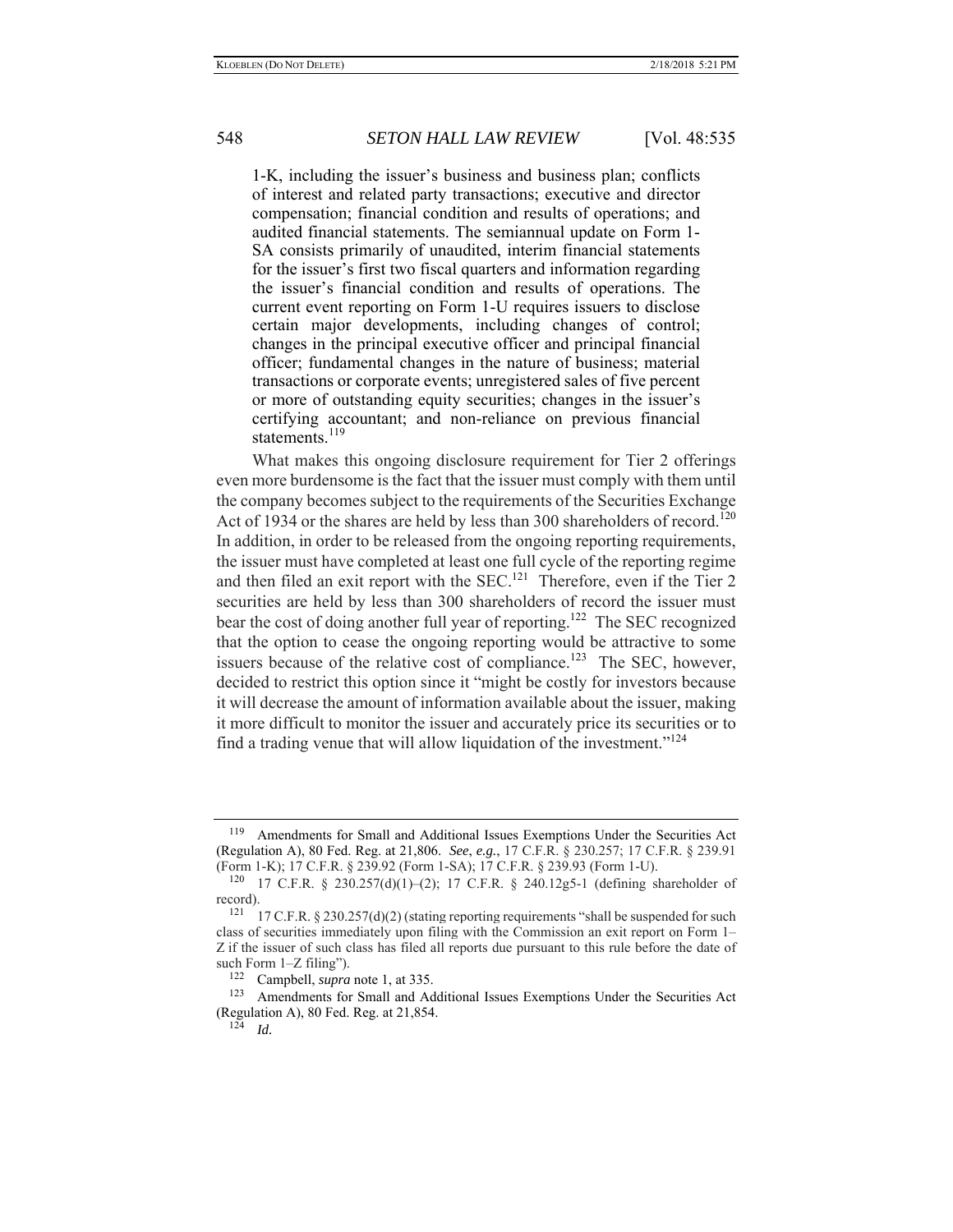## D*. State Blue Sky Law Preemption*

The other major distinction between Tier 1 and Tier 2 offerings is the federal preemption of state Blue Sky law regulations. Regulation A+ currently preempts state securities laws for Tier 2 offerings, but does not protect Tier 1 offerings.<sup>125</sup> This relationship to state securities laws is important because many commentators and critics have identified state Blue Sky law regulations as the main cause of Regulation A's continued failure.<sup>126</sup> Originally, the SEC proposed a preemption framework that would have preempted state securities laws for Tier 2 offerings and would have preempted state securities laws for offers and not sales for Tier 1 offerings.<sup>127</sup> The SEC, however, abandoned this framework and refused to preempt any part of Tier 1 offerings.<sup>128</sup>

When Congress passed the JOBS Act, it granted the SEC broad statutory authority to create exemptions for Regulation A+ securities with regard to state Blue Sky law regulations.<sup>129</sup> Congress recognized the drawbacks of forcing small businesses to register their securities with state authority and how that could stifle the purpose of the JOBS Act, increasing access to external capital for small businesses.<sup>130</sup> Therefore, Congress, when adopting the JOBS Act, passed a statutory regime that preempts all state authority over a "covered security."<sup>131</sup>

To further emphasize the importance of capital formation for small businesses, Congress gave the SEC wide latitude in defining the scope of covered securities.132 Congress created this latitude by adopting the following language: "A security is a covered security . . . as defined by the Commission by rule. In prescribing such rule, the Commission may define the term 'qualified purchaser' differently with respect to different categories of securities, consistent with the public interest and the protection of investors."133 Therefore the SEC was given two main directives: (1)

129 *See* 15 U.S.C. § 77r.

<sup>125</sup> *Id.* at 21,856; 15 U.S.C. § 77r(b)(3) (2012); 17 C.F.R. § 230.256.

<sup>126</sup> *See* U.S. GOV'T ACCOUNTABILITY OFF., GAO-12-839 SECURITIES REGULATION: FACTORS THAT MAY AFFECT TRENDS IN REGULATION A OFFERINGS (2012), http://www.gao.gov/assets/600/592113.pdf (last visited Feb. 17, 2018) [hereinafter GAO REPORT]

<sup>&</sup>lt;sup>127</sup> Proposed Rule Amendments for Small and Additional Issues Exemptions Under Section 3(b) of the Securities Act, 79 Fed. Reg. 3,926, 3,968 (Jan. 23, 2014) (to be codified at 17 C.F.R. pts. 230, 232, 239, 240, and 260).

<sup>&</sup>lt;sup>128</sup> Amendments for Small and Additional Issues Exemptions Under the Securities Act (Regulation A), 80 Fed. Reg. at 21,856.

<sup>130 15</sup> U.S.C. § 77c; *see* Rutheford B. Campbell, Jr., *Regulation A and the Jobs Act: A Failure to Resuscitate*, 7 OHIO ST. ENTREP. BUS. L.J. 317 (2012).

<sup>131 15</sup> U.S.C. § 77r.

<sup>132</sup> *See* Campbell, *supra* note 1, at 330.

<sup>133 15</sup> U.S.C. § 77r(b)(3).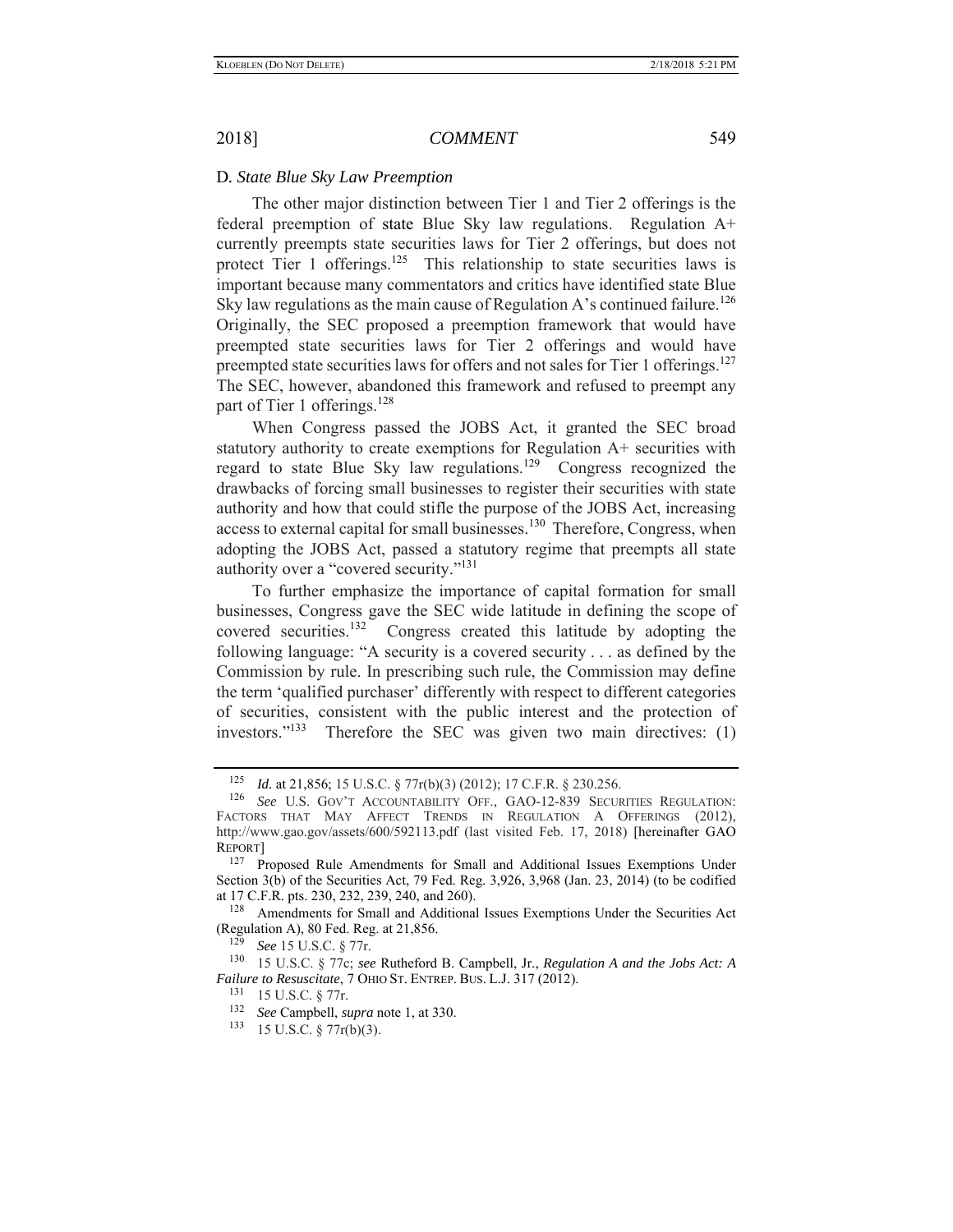establish its own definition of a "qualified purchaser" to decrease the cost of compliance with state Blue Sky laws; and (2) adopt different definitions of "qualified purchasers" for different categories of securities, which provides flexibility with regard to investor protection.<sup>134</sup> The only limitation on these two directives was "the public interest and the protection of investors."<sup>135</sup>

In the final rules adopted by the SEC, "a 'qualified purchaser' means any person to whom securities are offered or sold pursuant to a Tier 2 offering of this Regulation A."136 This means that state Blue Sky laws are preempted only in a Tier 2 offering, while Tier 1 offerings are still subject to state regulation. To even be qualified as a purchaser under Tier 2, the purchaser must be an accredited investor,  $137$  or the purchase price must be no more than ten percent of the purchaser's annual income, if a natural person,<sup>138</sup> or the previous fiscal year's revenue, if a non-natural person.<sup>139</sup> By restricting Tier 2 offerings to accredited investors, the SEC has rendered the benefit of Blue Sky law preemption, along with all of Regulation A+'s other benefits, virtually useless.

When adopting this language, the SEC unsuccessfully tried to strike a balance between the protection of investors and decreasing the relative costs of compliance with state securities laws.140 The SEC explained that:

For Tier 2 offerings, the additional disclosure, audited financial statements, and transactional requirements relative to Tier 1 offerings are expected to provide an additional layer of investor protection, thus reducing the need for, and the expected benefits of, state review. . . . [While] Tier 1 offerings will face significantly lower offering costs as a result of not being subjected to the requirements of audited financial statements and ongoing reporting in the final rules. For these offerings, the local knowledge of state regulators is anticipated to add value to the review process to the extent that the issuer and the investor base are more likely to be localized. Thus, state qualification is more likely to have incremental investor protection benefits in Tier 1 offerings.<sup>141</sup>

<sup>134</sup> *See id.*

 $\frac{135}{136}$  *Id.* 

<sup>&</sup>lt;sup>136</sup> 17 C.F.R. § 230.256 (2005).<br><sup>137</sup> 17 C.E.R. § 230.251(d)(2)(i)

<sup>17</sup> C.F.R. §  $230.251(d)(2)(i)(C)$ . The SEC adopted the same definition for "accredited investors" as found in Rule 501 of Regulation D, which includes institutional investors, executive officers of the issuer, and high net worth individuals. *See* 17 C.F.R. § 230.501.

 $^{138}$  § 230.251(d)(2)(i)(C)(1).<br>  $^{139}$  § 230.251(d)(2)(i)(C)(2)

 $§$  230.251(d)(2)(i)(C)(2).

<sup>&</sup>lt;sup>140</sup> Amendments for Small and Additional Issues Exemptions Under the Securities Act (Regulation A), 80 Fed. Reg. 21,806, 21,856 (Apr. 20, 2015) (to be codified at 17 C.F.R. pts. 200, 230, 232, 239, 240, 249, and 260). 141 *Id.*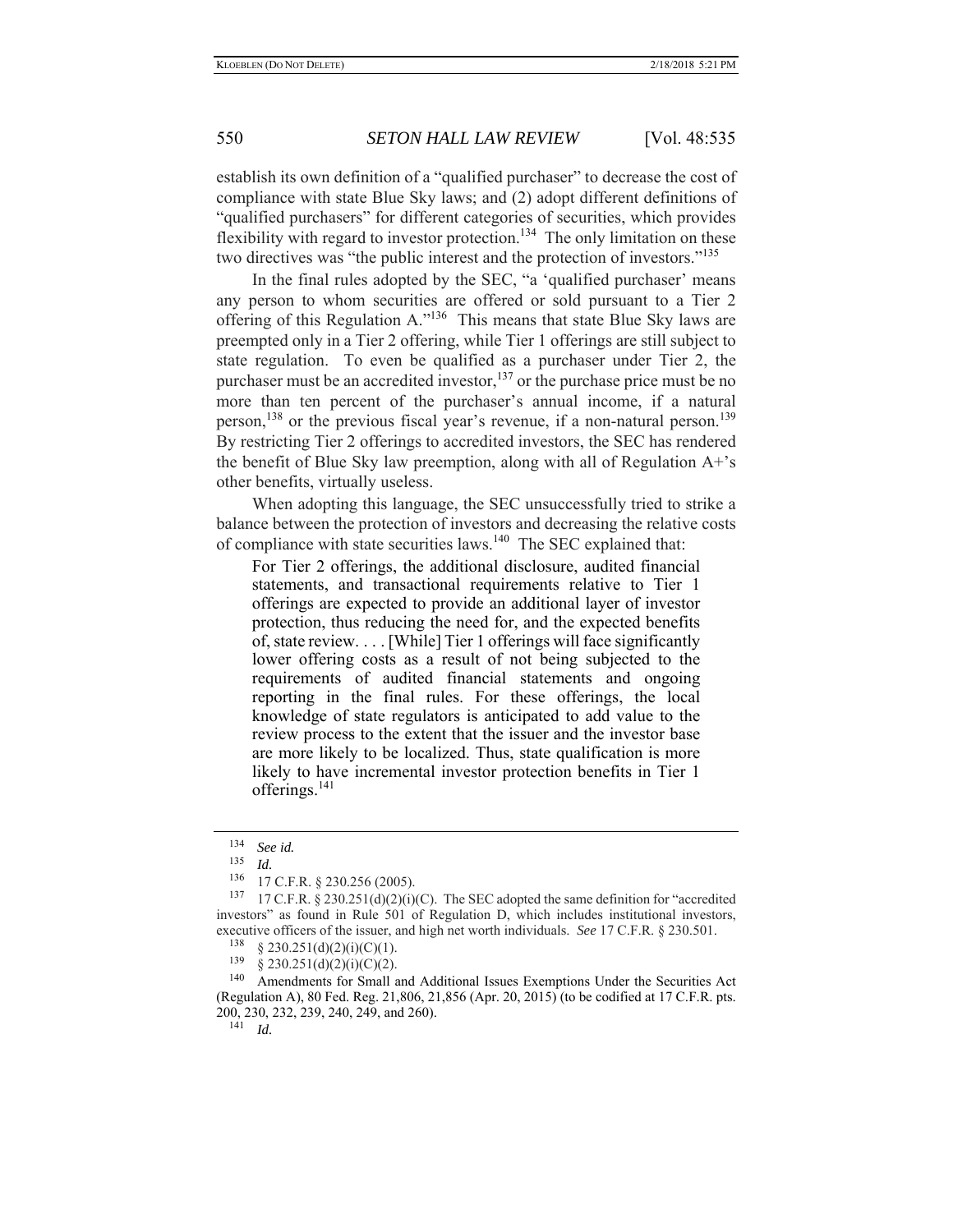The SEC also focused on the smaller and more local nature of Tier 1 offerings as a reason in favor of state oversight.<sup>142</sup> It is likely that the SEC, when creating this framework, was trying to avoid challenges from those seeking a more prominent role for State authority in the regulation of securities. However, several states have already challenged this regulatory scheme.<sup>143</sup> In the end, the SEC created an unworkable framework, the purpose of which undermines the reasoning used to adopt the other portions of Regulation A+.

## VI. ANALYSIS AND RECOMMENDATIONS

This section of the Comment will explain the superior Regulation A+ solutions that were overlooked and deliberately ignored by the SEC when formulation the final rules. Similar to the previous section, this discussion will be broken down into issuer qualifications, registration and reporting, and preemption of State securities laws. This Comment will identify and explain specific solutions that were presented to the SEC by commenters and show how they are superior to the final rules of Regulation  $A +$ <sup>144</sup>

### A*. Easing Issuer Qualifications*

One of the provisions of Regulation  $A<sup>+</sup>$  that received some heavy criticism was the requirement that issuers be "an entity organized under the laws of the United States or Canada, or any State, Province, Territory or possession thereof, or the District of Columbia, with its principal place of business in the United States or Canada."<sup>145</sup> During the commenting process, several authorities expressed their concerns to the SEC that this requirement unnecessarily excluded other foreign issuers from entering the United States

<sup>142</sup> *Id.* at 21,886 ("Tier 1 offerings are more likely to be concentrated in fewer states, the cost of complying with state review procedures is likely to be diminished for these types of offerings.").

<sup>143</sup> *See* Lindeen v. Sec. & Exch. Comm'n., 825 F.3d 646 (D.C. Cir. 2016) (The chief securities regulators for Massachusetts and Montana sued the SEC challenging Regulation A+'s definition of "qualified purchasers." They argued that, because the SEC declined to adopt a qualified-purchaser definition limited to investors with sufficient wealth, revenue or financial sophistication to protect their interests without state protection, Regulation A+ fails both parts of the United States Supreme Court's statutory construction standards enunciated in *Chevron, U.S.A., Inc. v. Natural Resources Defense Council, Inc.*, 467 U.S. 837, 842–43 (1984). The D.C. Circuit Court upheld the SEC's definition as within the scope of their administrative authority.). 144 For submitted comments, see U.S. Sec. & Exch. Comm'n, *Comments on Proposed* 

*Rule: Proposed Rule Amendments for Small and Additional Issues Exemptions Under Section 3(b) of the Securities Act*, SEC (Mar. 31, 2015), https://www.sec.gov/comments/s7-11- 13/s71113.shtml.

<sup>145 17</sup> C.F.R. § 230.251(b)(1) (2005).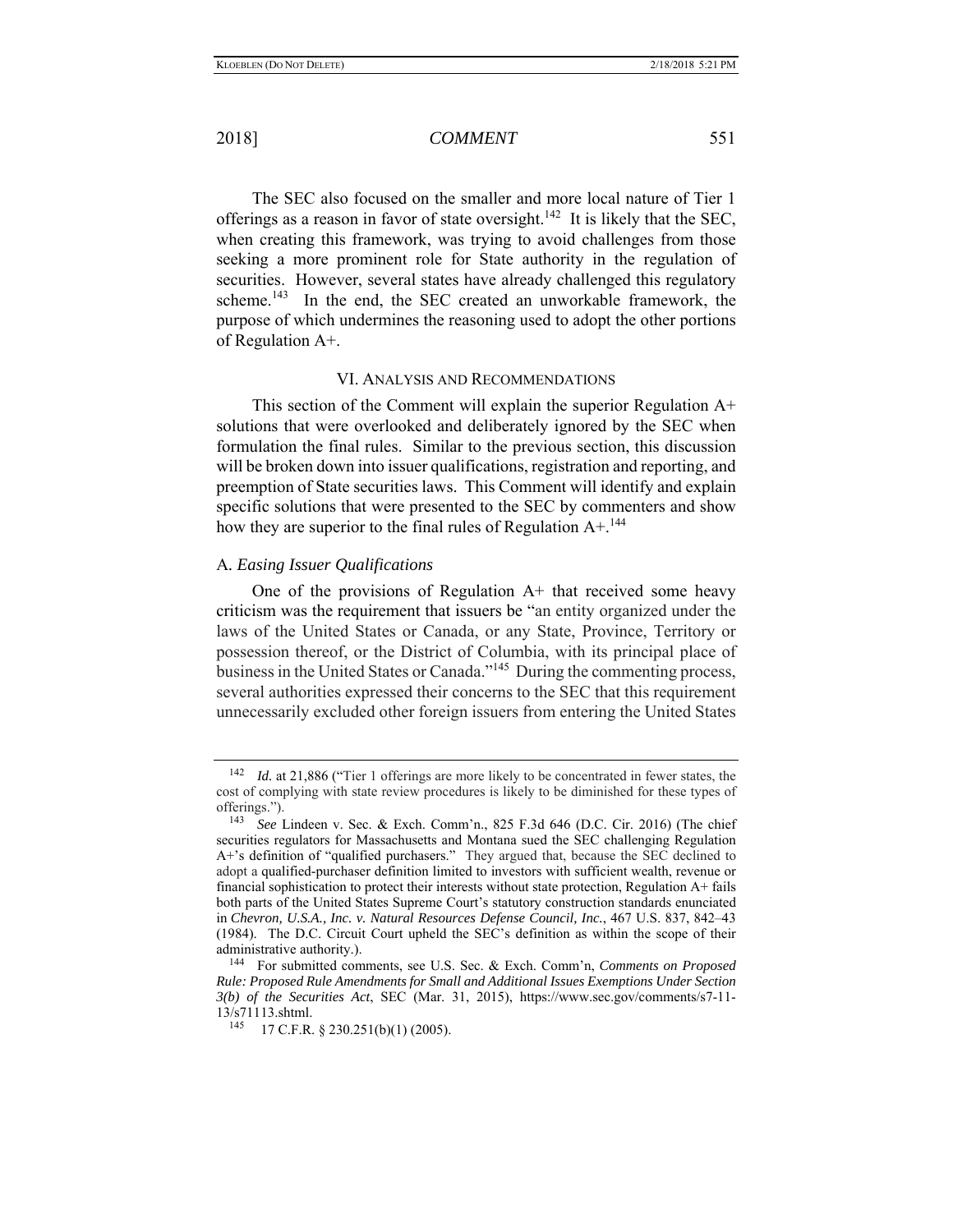capital market.<sup>146</sup> The International Securities and Capital Markets Committee of the American Bar Association (ABA) was especially critical of this limitation on Regulation  $A^+$  issuers.<sup>147</sup> The ABA believed that maintaining Regulation A's status quo for the eligibility of foreign issuers undermined the policy concerns behind the adoption of the JOBS Act—job creation and economic growth in the United States.<sup>148</sup>

This criticism is well deserved and indicates a major flaw in the final rule of Regulation A+. Currently, a Canadian issuer with its principle place of business in Canada, with little to no business inside the United States, is able to conduct a Regulation  $A+$  offering. But, a foreign, non-Canadian issuer that conducts a large amount of business inside the United States cannot utilize Regulation  $A+$  offerings.<sup>149</sup> Despite its position and likelihood to spend capital inside the United States, the foreign non-Canadian issuer is ineligible under the current framework.<sup>150</sup> Therefore, the SEC should revisit this qualification and amend it in a way that includes other foreign issuers.<sup>151</sup>

### B*. Reducing Disclosure and Registration Requirements*

The disclosure and registration requirements, which the SEC adopted for Regulation A+, provide further examples of inefficient regulations that undermine the true purpose of this exemption. Many commenters questioned the requirement that the financial statements provided on Form 1-A be no older than nine months from the filing date.<sup>152</sup> One criticism of this requirement is that it would be redundant and unnecessarily prohibitive for newly formed businesses.<sup>153</sup> The final rules would require newly formed

148 *Id.*

 $\frac{150}{151}$  *Id.* 

<sup>146</sup> Gabrielle Buckley, Comment Letter on Proposed Rule Amendments for Small and Additional Issues Exemptions Under Section 3(b) of the Securities Act (May 14, 2014), https://www.sec.gov/comments/s7-11-13/s71113-111.pdf; Jonathan Guest, Comment Letter on Proposed Rule Amendments for Small and Additional Issues Exemptions Under Section 3(b) of the Securities Act (Feb. 19, 2014), https://www.sec.gov/comments/s7-11-13/s71113- 11.pdf.

 $\frac{147}{148}$  Buckley, *supra* note 146, at 2.

<sup>149</sup> *See* 17 C.F.R. § 230.251(b)(1).

Amendments for Small and Additional Issues Exemptions Under the Securities Act (Regulation A), 80 Fed. Reg. 21,806, 21,811 (Apr. 20, 2015) (to be codified at 17 C.F.R. pts. 200, 230, 232, 239, 240, 249, and 260) (The SEC indicated that it would defer the inclusion of foreign non-Canadian issuers until the SEC could review the impact of Regulation A+. This hesitation, however, serves little purpose since the exclusion of these foreign non-Canadian issuers is illogical.).

<sup>152</sup> Amendments for Small and Additional Issues Exemptions Under the Securities Act (Regulation A), 80 Fed. Reg. at 21837; Ernst & Young, LLP, Comment Letter on Proposed Rule Amendments for Small and Additional Issues Exemptions Under Section 3(b) of the Securities Act, at 2 (Mar. 24, 2014), https://www.sec.gov/comments/s7-11-13/s71113-83.pdf.

<sup>153</sup> Ernst & Young, LLP, *supra* note 152, at 2.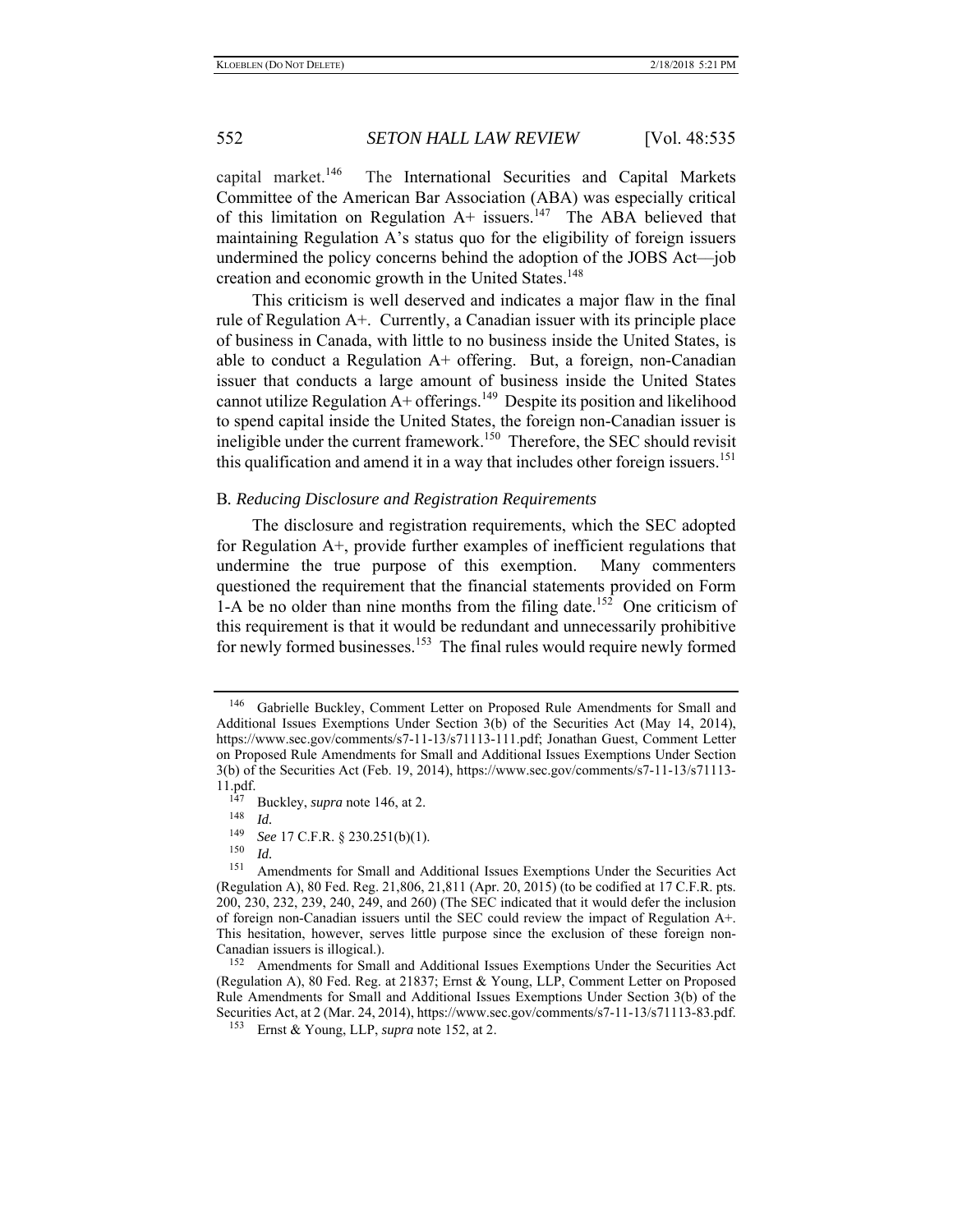businesses, which formed within nine months, to provide financial statements covering everything since the period of inception.<sup>154</sup>

Commenters argued that instead of the current system, newly formed businesses should be provided an extra layer of relief for one main reason the benefit does not justify the cost.<sup>155</sup> For newly formed businesses, the only kind of financial disclosure they are often able to make is a "seed balance sheet" which provides the investor with little meaningful information.156 Because these seed balance sheets are of little value, compelling newly formed businesses to incur the costs to prepare them makes little to no sense.<sup>157</sup>

Instead, the SEC should adopt the proposed alternative and allow newly formed businesses to provide a narrative discussion of their financial condition and operations since their inception.<sup>158</sup> This narrative disclosure alternative provides a far superior alternative that serves the interests of both the issuer and the investors. Issuers would benefit from the reduced cost of preparing financial statements. Investors would benefit from being provided information that is actually relevant to the financial condition of the newly formed company. Therefore, the SEC should revisit the possibility of creating an exception for newly formed businesses.

Another criticism of the disclosure and registration requirements is the nature and extent of the ongoing reporting requirements for Tier 2 offerings.<sup>159</sup> The reason for this criticism is that the ongoing requirements prevent issuers seeking a smaller amount of capital from conducting a Tier 2 offering.<sup>160</sup> As mentioned earlier, Tier 2 offerings have no minimum requirement for the amount of capital sought in order to conduct an offering.<sup>161</sup> Therefore, the SEC opened the door for businesses seeking a small amount of capital to receive the benefits of Tier 2 offerings, but made it too expensive to be feasible. When considering that Tier 2 offerings are exempt from state Blue Sky law regulations, while Tier 1 offerings are not exempt, there is a clear advantage for issuers seeking smaller amounts to

<sup>154</sup> *Id.* 155 *Id.*

 $\frac{156}{157}$  *Id.* 

Under Tier 1 offerings, the balance sheet does not have to be audited so the costs of preparing the seed balance sheet will remain low. *See* Form 1-A, *supra* note 97, at 24. But, for Tier 2 offerings, which have an auditing requirement, the costs of having the seed balance sheet audited will disincentive this path for newly formed businesses. *See* Form 1-A, *supra* note 97, at 26.<br> $\frac{158}{25}$  Ernot 8

<sup>&</sup>lt;sup>158</sup> Ernst & Young, LLP *supra* note 152, at 2.<br><sup>159</sup> Putheford B. Compbell, Jr. Comment Lett.

Rutheford B. Campbell, Jr., Comment Letter on Proposed Amendments to Regulation A Implementing Title IV of the Jobs Act, at 8 (Mar. 5, 2014), https://www.sec.gov/com ments/s7-11-13/s71113-36.pdf.

<sup>160</sup> *Id.* at 8–9.

<sup>161 17</sup> C.F.R. § 230.251(a)(2) (2005).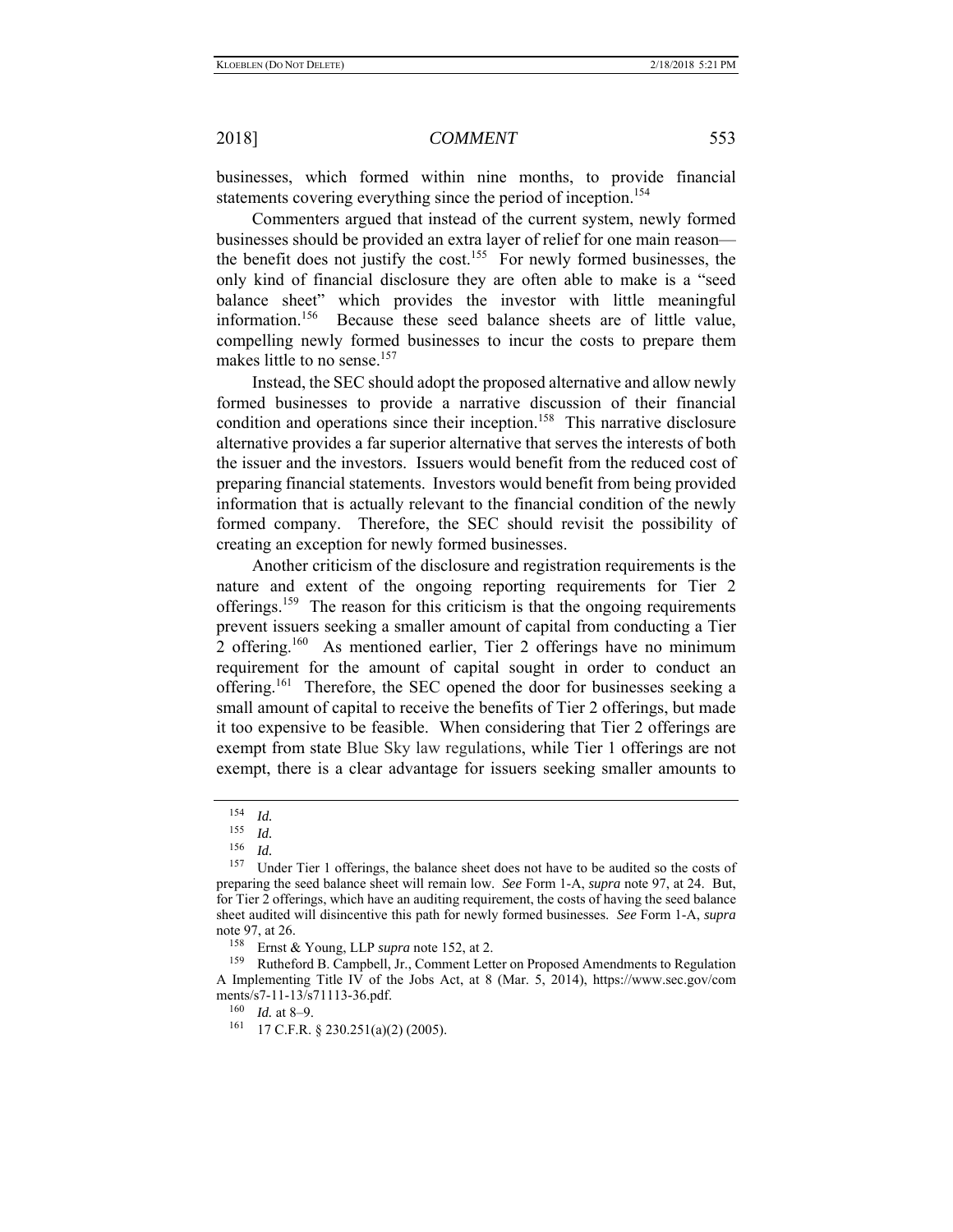conduct a Tier 2 offering.

The prohibitive costs of the ongoing reporting requirements for Tier 2 offerings led many commenters to call for a scaled disclosure regime.<sup>162</sup> Instead of requiring every business to meet the same reporting requirement, despite the amount of capital being raised, the SEC should have followed the recommendations of commenters and created a scaled disclosure scheme based on the issuer's size and sophistication.<sup>163</sup> Since Tier 2 offerings are a clear alternative for a fully registered Initial Public Offering, scaling the disclosure requirements would allow smaller businesses to enjoy the benefits of external capital without jeopardizing investor protection.<sup>164</sup>

The SEC's goal of protecting investors can still be achieved by simplifying, rather than abandoning, the required disclosures. For example, it was suggested that the SEC could allow businesses to simplify expensive disclosures that do not provide much investor protection such as: generic risk factors, five years of executive biographical data, and executive compensation information.<sup>165</sup> The SEC should, therefore, revisit the disclosure requirements of Tier 2 and implement a scaled approach based on the issuer's size and sophistication.

### C*. Complete Preemption of State Blue Sky Laws*

One of the most controversial portions of Regulation A+ is the relationship with state securities laws. Before Regulation A+ was implemented, the United States Government Accountability Office (GAO) conducted a study to identify the factors that inhibited the use of the original Regulation A exemption.<sup>166</sup> In a study called "Factors that May Affect Trends on Regulation A Offerings" (GAO study), the GAO reviewed Regulation A offerings from 1992 through 2011 and found a significant decline in the number of Regulation A offerings during that period.<sup>167</sup> Despite this decrease, the GAO study also found a sharp increase in the use of Regulation D as an alternative to Regulation A for small businesses.<sup>168</sup> The GAO study investigated the causes of this trend and determined that one

Morrison & Foerster LLP, Comment Letter on Proposed Rule Amendments for Small and Additional Issues Exemptions Under Section 3(b) of the Securities Act (Mar. 26, 2014), https://www.sec.gov/comments/s7-11-13/s71113-87.pdf.

<sup>163</sup> *Id.* at 4; Campbell, *supra* note 159, at 8; Catherine Dixon, Comment Letter on Proposed Rule Amendments for Small and Additional Issues Exemptions Under Section 3(b) of the Securities Act, at 2 (Apr. 3, 2014), https://www.sec.gov/comments/s7-11-13/s71113- 99.pdf.

<sup>&</sup>lt;sup>164</sup> Morrison & Foerster LLP, *supra* note 162, at 4–5.

<sup>165</sup> *Id.*

<sup>&</sup>lt;sup>166</sup> GAO REPORT, *supra* note 126.

 $\frac{167}{168}$  *Id.* at 9.

*Id.* at 18–19.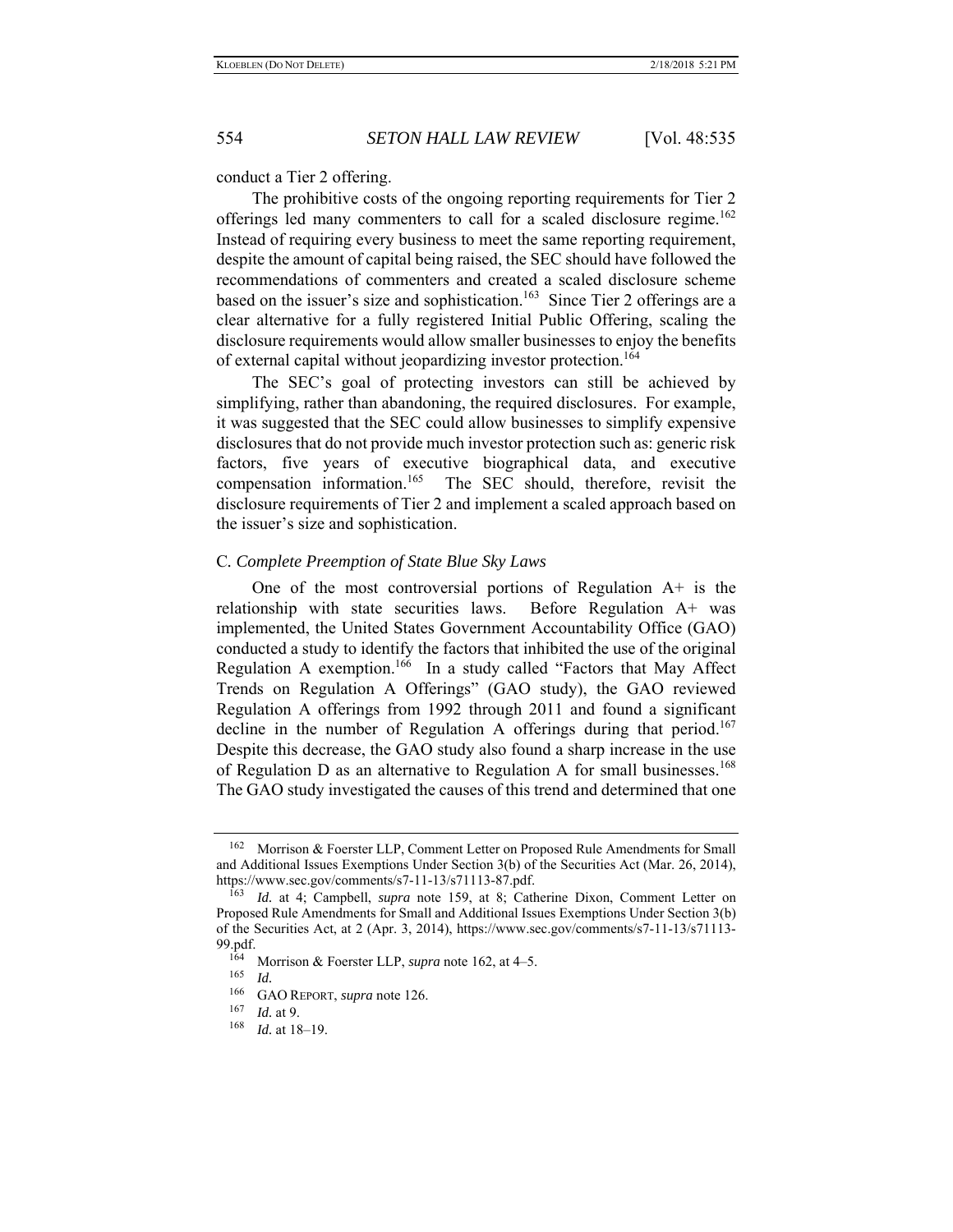of the most significant factors is compliance with state Blue Sky law regulations.<sup>169</sup> The study noted that "[i]dentifying and addressing the securities registration requirements of individual states is both costly and time-consuming for small businesses."<sup>170</sup> Because the results of this study were readily available to the SEC when drafting the final rules of Regulation  $A^{+}$ ,<sup>171</sup> there was a clear incentive to alleviate the burdens of state Blue Sky law regulations. Instead, the SEC failed to create a workable framework for small businesses.

Much of the criticism of Regulation  $A<sup>+</sup>$  is derived from the lack of state Blue Sky law regulation preemption for Tier 1 offerings. Essentially, nothing has changed for Tier 1 offerings and it requires virtually the same Blue Sky law compliance as the original Regulation A rules.<sup>172</sup> Issuers under Tier 1 are still required to file a registration statement with the SEC, provide offering circulars to investors,<sup>173</sup> and meet the registration requirements of all the states in which the issuer sells securities.<sup>174</sup> It is, therefore, unreasonable to expect that Tier 1 offerings will be any more successful than their Regulation A predecessor, since the law has all the same basic requirements.

Commenters are very critical of Tier 1's lack of state Blue Sky law regulation preemption because of the lack of an efficient method to comply with every state's laws.<sup>175</sup> Proponents of Regulation  $A<sup>+</sup>$ 's current language point to the North American Securities Administrators Association's (NASAA) Coordinated Review Program for Regulation  $A^{+176}$  Pursuant to this coordinated review program, an issuer is able to file a single state registration statement that is then circulated to all the other states within the coordinated review program.<sup>177</sup> At least one state is appointed to be the "lead" state, which reviews the registration statement for compliance with disclosure requirements.<sup>178</sup> The lead state then prepares comments on the

 $\frac{169}{170}$  *Id.* at 17–18.

 $\frac{170}{171}$  *Id.* at 17.

Amendments for Small and Additional Issues Exemptions Under the Securities Act (Regulation A), 80 Fed. Reg. 21,806, 21,813 (Apr. 20, 2015) (to be codified at 17 C.F.R. pts. 200, 230, 232, 239, 240, 249, and 260) (discussing the findings of the GAO report).

<sup>&</sup>lt;sup>172</sup> Campbell, *supra* note 1, at 340–43.<br><sup>173</sup> See 17 C E P 88 230 251(d) 230.25

<sup>173</sup> *See* 17 C.F.R §§ 230.251(d), 230.252–.253 (2005).

See 17 C.F.R. § 230.256 (limiting preemption to Tier 2 offerings).

<sup>&</sup>lt;sup>175</sup> Campbell, *supra* note 1, at  $340-43$ .

NASAA COORDINATED REVIEW OF REGULATION A OFFERINGS: REVIEW PROTOCOL, NASAA, (Mar. 7, 2014), http://www.nasaa.org/wp-content/uploads/2014/05/NASAA-Regulation-A-Review-Protocol-final-Adopted-March-7.pdf.

<sup>177</sup> *Id.* (stating that forty-nine of NASAA's fifty-three members participate in the coordinated review program).

<sup>&</sup>lt;sup>178</sup> *Id.* (stating that a second lead state may be appointed if the securities are being offered in states that also have merit qualification requirements).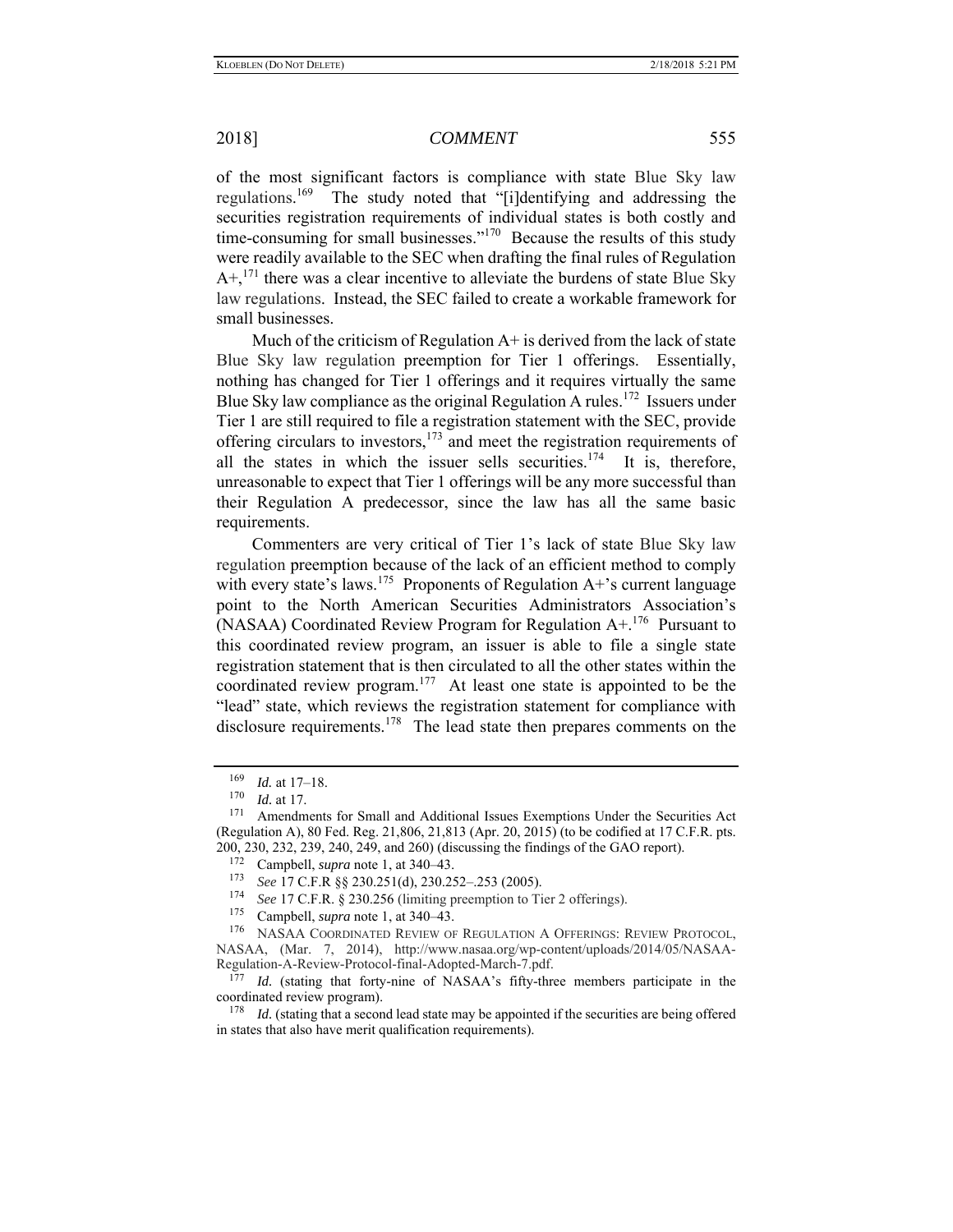registration statement and then the registration statement, along with the comments, are circulated to all the participating states where the securities are being offered.<sup>179</sup> All of the participating states are free to also add comments to the registration statement.<sup>180</sup> Finally, the lead state returns all the comments to the issuer, who has to work with any state that made a comment to resolve each issue.<sup>181</sup>

Comments submitted to the SEC during the rulemaking process were especially critical of the Coordinated Review Program and an alternative to preemption.<sup>182</sup> Many felt that there were too many uncertainties and obstacles involved with the NASAA's program.<sup>183</sup> For example, issuers will still be required to comply with each state's disclosure and merit review requirements with no clear benefit added by appointing a lead state.<sup>184</sup> The lead examiner is unable to overrule or ignore comments from other states; therefore, having this single point of contact is only likely to add confusion.185 Another big problem is that the Coordinated Review Program does not provide relief from state filing fees, one of the larger costs of capital formation.<sup>186</sup>

The next problem that many commenters identified is the delay that is caused by imposing the Coordinated Review Program rather than preemption.<sup>187</sup> Because of the unclear and inconsistent nature of state Blue Sky law regulations,<sup>188</sup> there are likely to be serious delays for Tier 1 issuers who are trying to issue securities in states with conflicting standards. Therefore, issuers are left with only a few options: spend the time and money to comply with each state's requirements; spend the time and money to comply with the strictest existing state requirements in anticipation; spend the time and money to comply with the ex post and ex ante requirements of

<sup>179</sup> *Id.*

<sup>&</sup>lt;sup>180</sup> *Id.* (stating that ach state is able to make comments and then return those comments to the lead state).

 $\frac{181}{182}$  *Id.* 

<sup>182</sup> *See, e.g.*, Dixon, *supra* note 163, at 14; Robert R. Kaplan, Jr. & T. Rhys James, Comment Letter on Proposed Rule Amendments for Small and Additional Issues Exemptions Under Section 3(b) of the Securities Act, at 3 (Mar. 23, 2014), http://www.sec.gov/ comments/s7-11-13/s71113-89.pdf; Michael L. Zuppone, Comment Letter on Proposed Rule Amendments for Small and Additional Issues Exemptions Under Section 3(b) of the Securities Act, at 2–3 (Mar. 24, 2014), http://www.sec.gov/comments/s7-11-13/s71113- 73.pdf; Campbell, *supra* note 159, at 2.

<sup>183</sup> *See* Zuppone, *supra* note 182, at 2.

 $\frac{184}{185}$  *Id.* 

 $\frac{185}{186}$  *Id.* 

Id. (citing GAO REPORT, *supra* note 126, to show how the costs of compliance with state securities laws is a factor that limits the use of Regulation A).<br> $^{187}$  *M* 

*Id.* 

<sup>188</sup> Campbell, *supra* note 1, at 340–43; Campbell, *supra* note 130, at 322; Campbell, *supra* note 17, at 95–96; GAO REPORT, *supra* note 126.